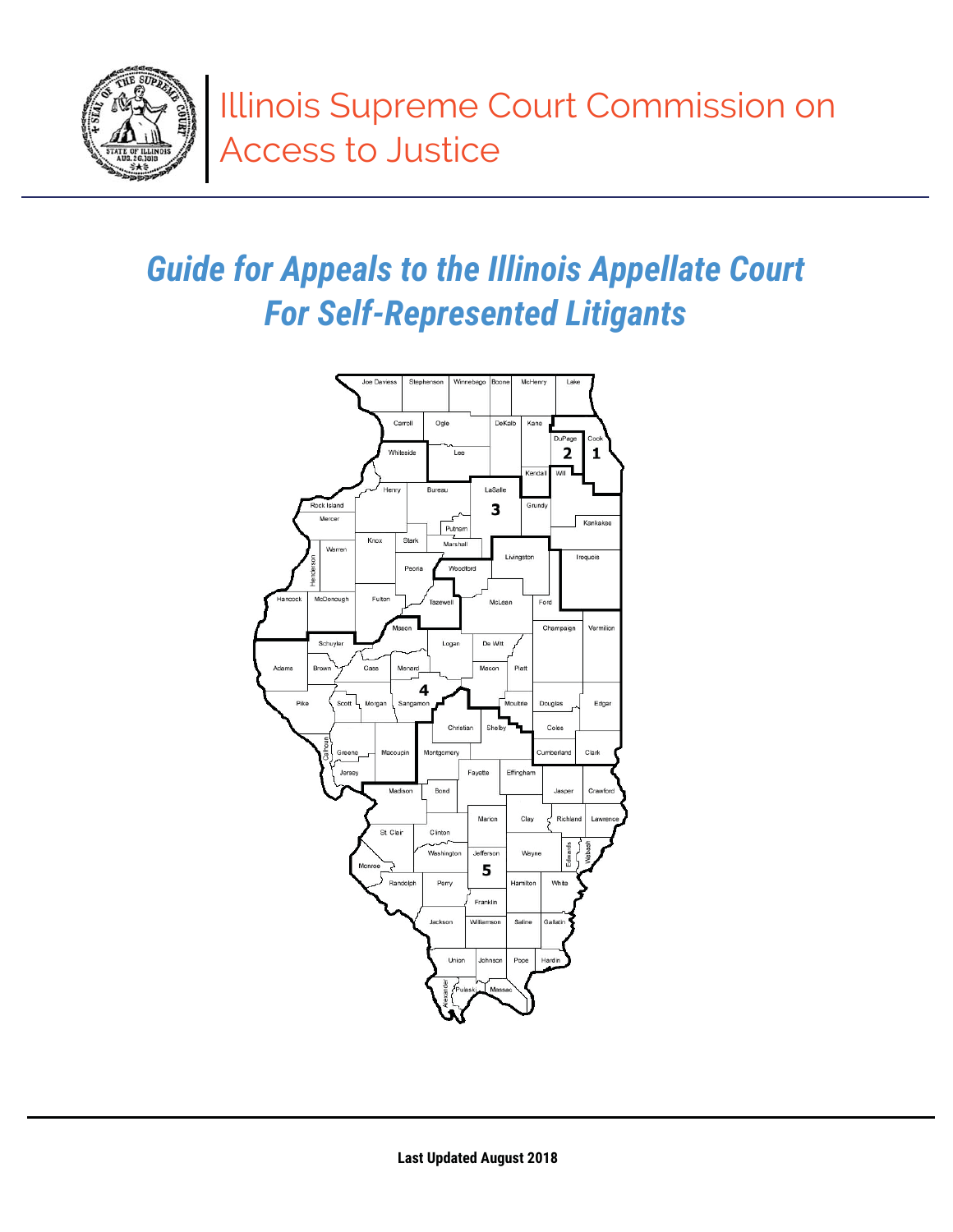### **Acknowledgements**

The Illinois Supreme Court Commission on Access to Justice expresses its deepest gratitude to the following individuals for their dedicated efforts in revising this guide:

- Megan Stride, Mayer Brown LLP
- Frank Dickerson, Mayer Brown LLP
- Hon. Thomas Palella, Clerk, First District Appellate Court
- Tina Schillaci, Chief Deputy Clerk, First District Appellate Court
- Hon. Robert Mangan, Clerk, Second District Appellate Court
- Hon. Barbara Trumbo, Clerk, Third District Appellate Court
- Sharon Levy, Deputy Clerk, Third District Appellate Court
- Hon. Carla Bender, Clerk, Fourth District Appellate Court
- Hon. Jack Flood, Clerk, Fifth District Appellate Court

This Guide was initially published in 2015 and was updated in August 2018.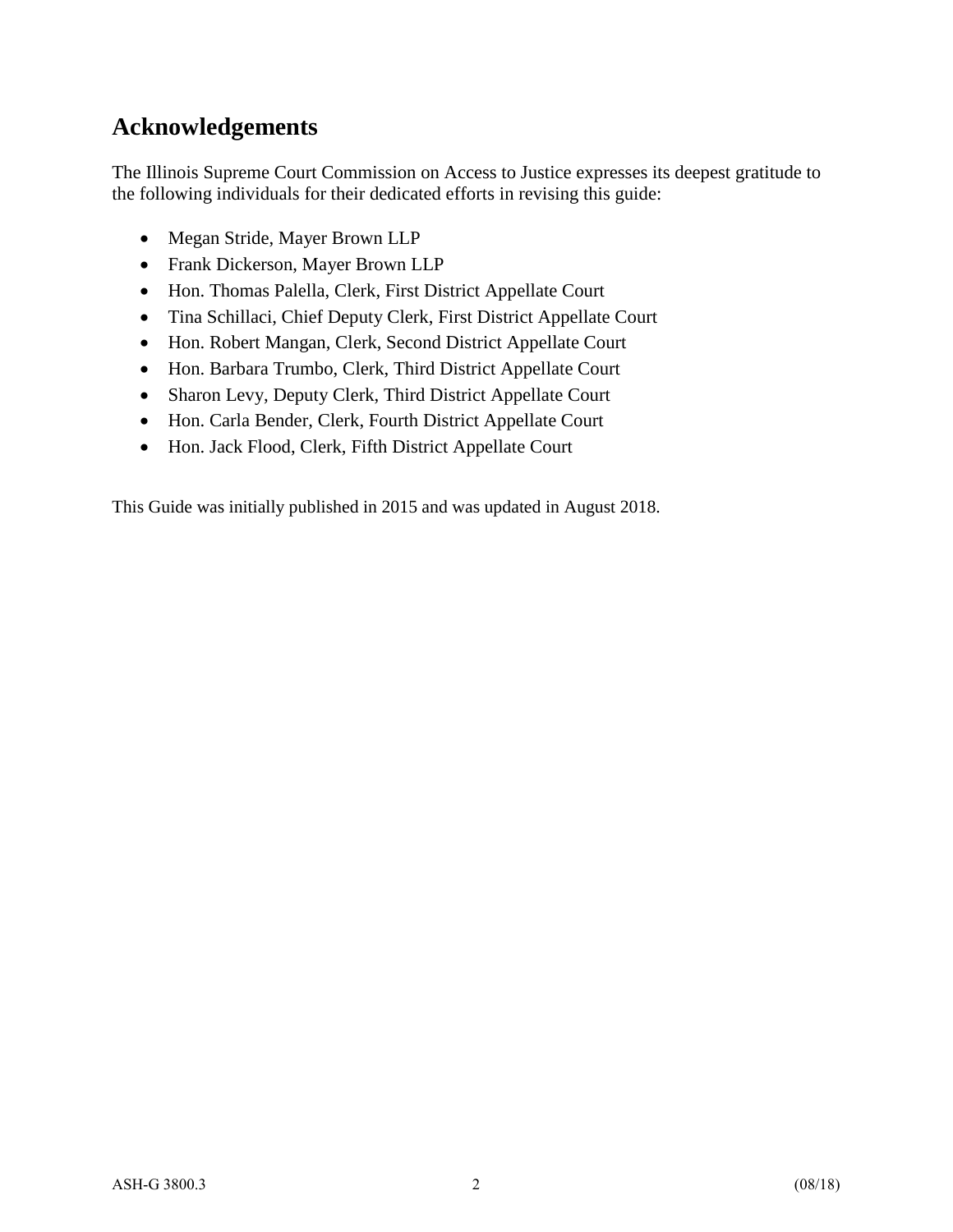# **Guide for Appeals to the Illinois Appellate Court For Self-Represented Litigants**

This guide has information on how to file an appeal from a judgment made by a circuit court in Illinois. It includes a timeline of the process, frequently asked questions, and a checklist to consult when preparing the documents you need.

The party filing an appeal is called the "appellant." The party responding to an appeal is called the "appellee."

The number of steps to the appeals process varies, and may include:

- 1. File a notice of appeal with the clerk of the circuit court.
- 2. Contact the circuit court clerk to request preparation of the record on appeal, and to confirm and pay any related fees. Submit written requests to the circuit court reporters for them to prepare transcripts of the hearings held in your case, and pay the reporters' fees for that preparation.
- 3. File a notice of filing with the clerk of the appellate court. Include proof of service that says you have sent copies of that document to the other parties.
- 4. Pay the \$50 filing fee and file the docketing statement with the appellate court, together with copies of your requests to the circuit court and the court reporters for preparation of the record on appeal and the transcripts. The circuit court clerk will file the record on appeal with the appellate court.<sup>[1](#page-2-0)</sup>
- 5. File your brief.
- 6. Other side (the appellee) files its answering brief, if it chooses to do so.
- 7. File your reply brief. (optional)
- 8. The appellate court issues its decision.
- 9. File a Petition for Rehearing if you believe the appellate court decision should be reconsidered by the court. (optional)
- 10. File a Petition for Leave to Appeal to the Illinois Supreme Court. (optional)

**\*\*\*** 

<span id="page-2-0"></span><sup>1</sup> Please note that Rule  $323(b)$  provides that court reporting personnel must file the transcripts directly with the circuit court, rather than provide them to the appellant. [Rule 325](http://www.illinoiscourts.gov/SupremeCourt/Rules/Art_III/ArtIII.htm%23325) provides that in general, the circuit court clerk, and not the appellant, must file the record on appeal with the appellate court.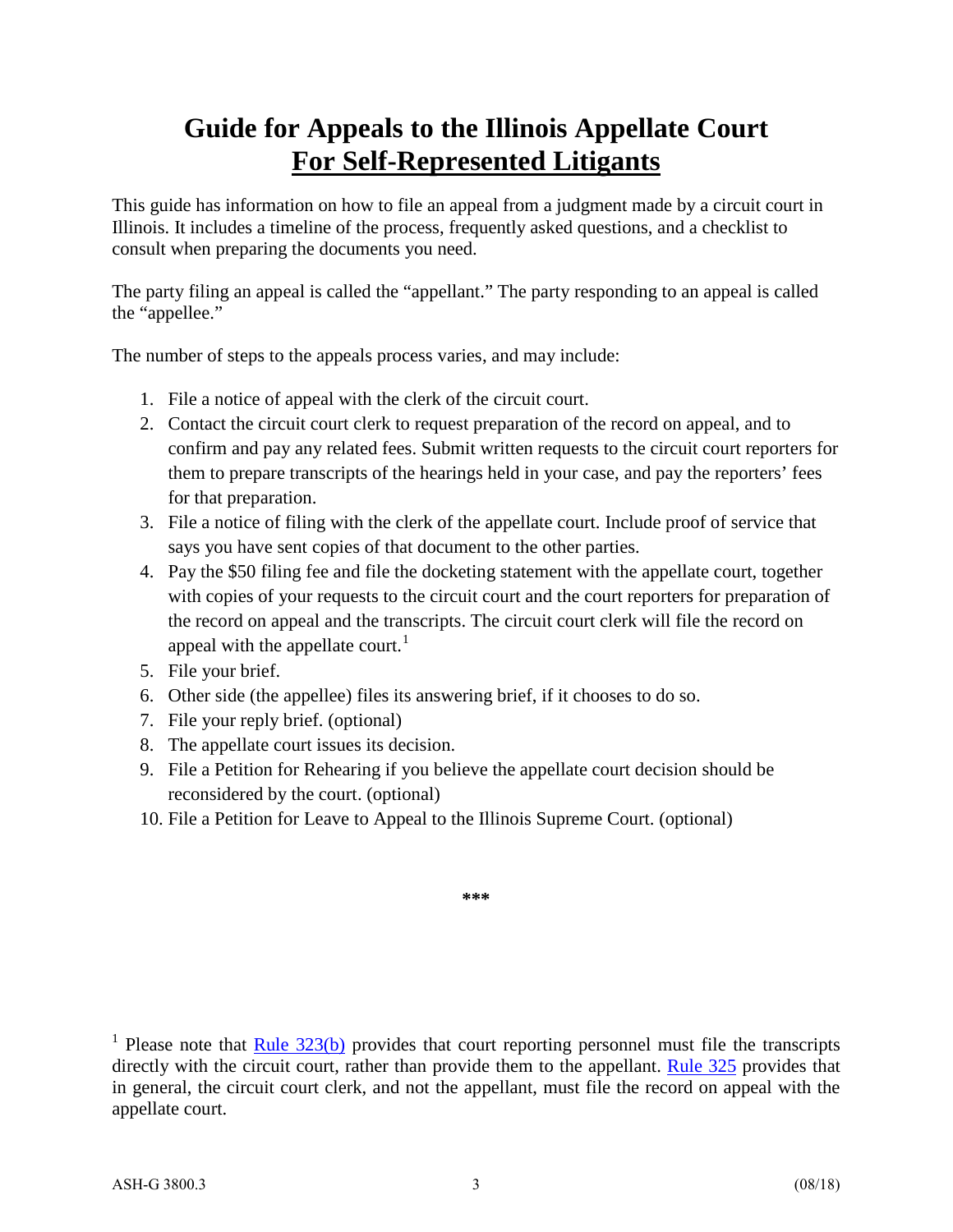#### **IMPORTANT NOTICE**

This resource lists the steps involved in an appeal in the Illinois state courts. It is a guide for selfrepresented litigants.

The guide refers you to the Illinois Supreme Court Rules (the "Rules") for further information about the various steps in an appeal. The timeline, checklist, and FAQs are not legal advice. This resource is neither legal authority nor a substitute for the requirements found in the Rules.

You are strongly advised to speak to an attorney about your appeal. The appeals process can be lengthy and difficult. Should you decide to appeal your case without an attorney, you will need to follow the Rules just like those parties who have an attorney.

**As of July 1, 2017, all documents filed in the Illinois Appellate Court and Illinois Supreme Court must be [filed electronically](http://efile.illinoiscourts.gov/index.htm) ("e-filed").** If you need assistance, you may take your documents to the appellate court clerk's office, where you can use a public terminal to e-file your documents. You can bring your documents on a flash drive or on paper. The terminal will have a scanner where you can scan, save, and then use the computer to e-file your documents.

In limited circumstances, Illinois Supreme Court Rule  $9(c)(4)$  allows for an exemption from efiling for good cause. You may be excused from e-filing if you 1) do not have internet or computer access at home, 2) have a disability that keeps you from e-filing, or 3) have trouble reading or speaking in English. To file paper documents instead of e-filing, complete a [Certification for Exemption From E-Filing](http://www.illinoiscourts.gov/Forms/approved/appellate/appellate.asp) and file it with the appellate court. If you have any questions about the exemption, please contact your local appellate clerk's office.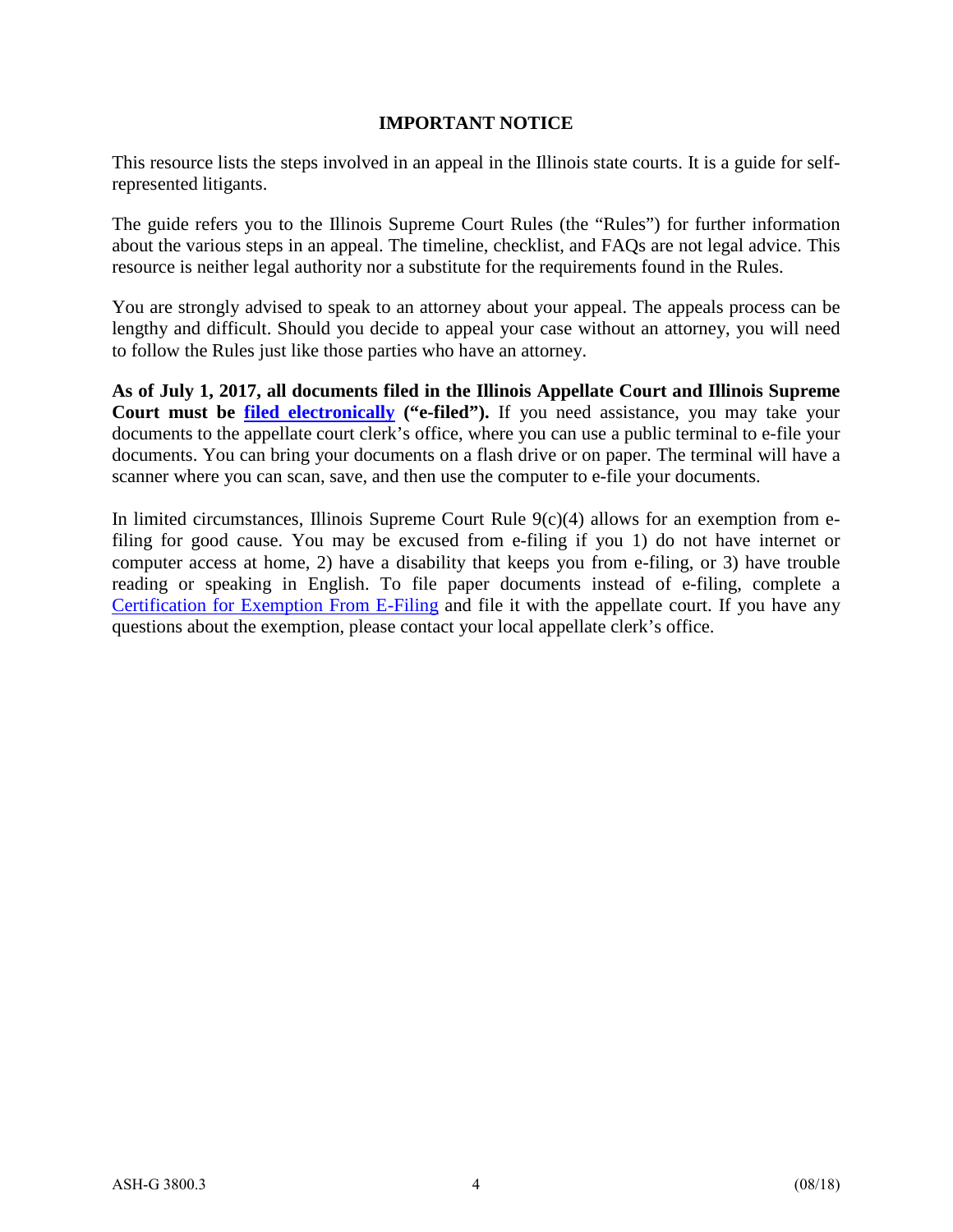| <b>Filing Event and</b><br><b>Relevant Supreme</b><br><b>Court Rules</b>                           | <b>Description</b>                                                                                                                                                                                                                                                                                                                                                                                                                                                                                                                                                                                                                                                                                                                                                                                                                                                                                                                                                                                                                                                                                                                                                                                                                                                                                                                                                                                                                                                                                                                                                                                                                                                                                                                                                                                  | Deadline <sup>2</sup>                  |
|----------------------------------------------------------------------------------------------------|-----------------------------------------------------------------------------------------------------------------------------------------------------------------------------------------------------------------------------------------------------------------------------------------------------------------------------------------------------------------------------------------------------------------------------------------------------------------------------------------------------------------------------------------------------------------------------------------------------------------------------------------------------------------------------------------------------------------------------------------------------------------------------------------------------------------------------------------------------------------------------------------------------------------------------------------------------------------------------------------------------------------------------------------------------------------------------------------------------------------------------------------------------------------------------------------------------------------------------------------------------------------------------------------------------------------------------------------------------------------------------------------------------------------------------------------------------------------------------------------------------------------------------------------------------------------------------------------------------------------------------------------------------------------------------------------------------------------------------------------------------------------------------------------------------|----------------------------------------|
| File a Notice of<br>Appeal<br>Rules <u>9, 10, 11, 12</u> ,<br>303, 303A, 306,<br>307, 308, and 311 | Step 1: You must file your notice of appeal with the Circuit Court Clerk within 30 days<br>after a final order is entered by the circuit court. The Illinois Courts of Appeal and Supreme<br>Court require electronic filing of documents in all civil appeals with limited exceptions.<br>Exceptions include documents filed by incarcerated, self-represented litigants; wills;<br>documents filed under the Juvenile Court Act of 1987; and documents in cases where the<br>court has allowed paper filing by a court order. See Rules 9 and 10 for requirements that<br>apply when filing electronic or paper documents in the Illinois courts. More information on<br>electronic filing is available at http://efile.illinoiscourts.gov/.<br>You must serve the notice of appeal on any other parties in your case. If any other party is<br>represented by an attorney, then you must serve the notice of appeal on the attorney. See<br>Rule 11 for the methods of serving documents and Rule $12$ for the ways to obtain proof of<br>that service.<br>You might have a shorter deadline for filing your notice of appeal if your appeal involves<br>one of the following:<br>Certain orders made during the course of the case before the case is finally resolved,<br>$\bullet$<br>including orders involving custody or care of children (14 days). These appeals<br>require a petition for leave to appeal with certain special requirements. See Rule<br>306(b) for petitions of orders regarding custody or care of children, the allocation of<br>parental responsibilities for unemancipated minors, or the relocation of<br>unemancipated minors. See Rule 306(c) for petitions of other orders. [Rule 306]<br>Temporary restraining orders (TROs) (2 days) [Rule 307]<br>$\bullet$ | Entry of Final<br>$Order + 30 \, days$ |
|                                                                                                    | Waiver of parental notice of abortion (2 days) [Rule 303A]                                                                                                                                                                                                                                                                                                                                                                                                                                                                                                                                                                                                                                                                                                                                                                                                                                                                                                                                                                                                                                                                                                                                                                                                                                                                                                                                                                                                                                                                                                                                                                                                                                                                                                                                          |                                        |

# <span id="page-4-0"></span>**Timeline of Events in an Appeal to the Illinois Appellate Court**

 $2$  You should consult the Rules, and your district's local rules, to determine whether and how you may request an extension of a particular deadline. See the questions below for more information. This chart is current as of July 10, 2018.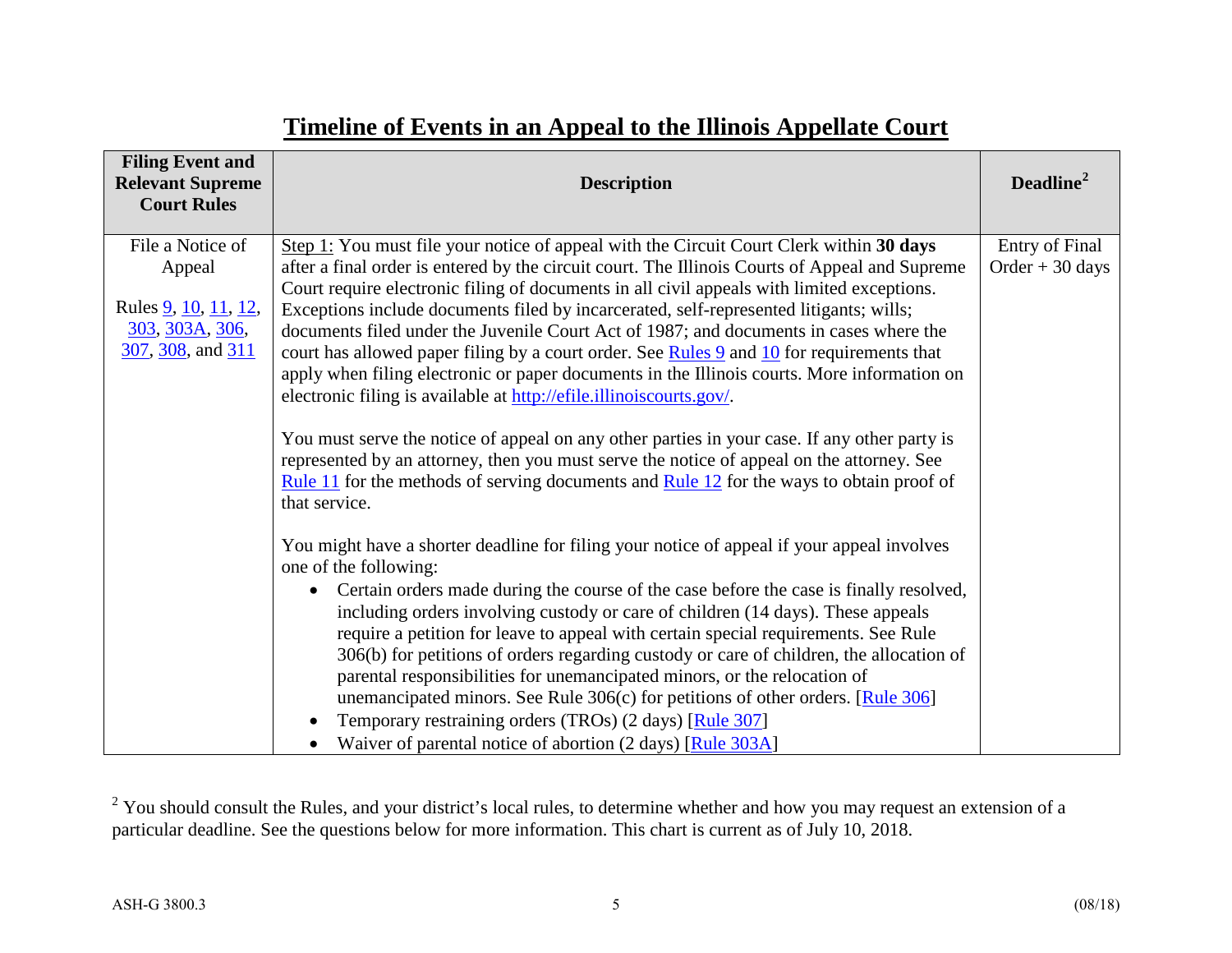|                                                                                                                   | Step 2: Within <b>7 days</b> of filing the notice of appeal, you must $(1)$ serve the notice of appeal<br>on any other parties, and (2) file a notice of filing with the clerk of the appellate court and<br>include proof of service that says you have sent copies of the document you are filing to the<br>other parties, or their attorneys if they are represented by counsel, in that notice of filing.<br>If you do not file your notice of appeal before the expiration of this deadline, the<br>appellate court cannot hear your appeal.                                                                                                                                                                                                                                                                                                                                                                                                                                                                                                                                                                                                                                                                                                                                                   |                                   |
|-------------------------------------------------------------------------------------------------------------------|-----------------------------------------------------------------------------------------------------------------------------------------------------------------------------------------------------------------------------------------------------------------------------------------------------------------------------------------------------------------------------------------------------------------------------------------------------------------------------------------------------------------------------------------------------------------------------------------------------------------------------------------------------------------------------------------------------------------------------------------------------------------------------------------------------------------------------------------------------------------------------------------------------------------------------------------------------------------------------------------------------------------------------------------------------------------------------------------------------------------------------------------------------------------------------------------------------------------------------------------------------------------------------------------------------|-----------------------------------|
| Docketing<br>Statement<br>Rules <u>9, 10, 11, 12</u> ,<br>$\frac{46}{298}$ , $\frac{312}{2}$ , and<br><u>313.</u> | Within 14 days of filing your notice of appeal you must file a docketing statement with the<br>appellate court. At the time you file the docketing statement, you must also pay the<br>appellate court filing fee. This fee is in addition to any fees you paid in the circuit court.<br>You must pay the fee and file a docketing statement at the time you file your petition for<br>leave to appeal or application if your appeal involves one of the following:<br>A petition for leave to appeal a non-final order regarding the custody or care of<br>$\bullet$<br>children, the allocation of parental responsibilities for unemancipated minors, or the<br>relocation of unemancipated minors [Rule 306].<br>An application for leave to appeal a non-final order that involves a new question of<br>law [Rule 308].<br>You must pay the fee and file a docketing statement within 7 days of filing your notice of<br>appeal if your appeal involves one of the following:<br>An order granting, modifying, refusing, dissolving, or refusing to dissolve or modify<br>an injunction [Rule 307].<br>An order appointing or refusing to appoint a receiver or sequestrator [Rule 307].<br>$\bullet$<br>An order giving or refusing to give other or further powers or property to a receiver | Notice of<br>Appeal $+14$<br>days |
|                                                                                                                   | or sequestrator already appointed [Rule 307].<br>An order placing a mortgage lender in possession of a mortgaged property [Rule]<br>$\bullet$<br>307].<br>An order terminating parental rights or granting, denying, or revoking temporary                                                                                                                                                                                                                                                                                                                                                                                                                                                                                                                                                                                                                                                                                                                                                                                                                                                                                                                                                                                                                                                          |                                   |

Г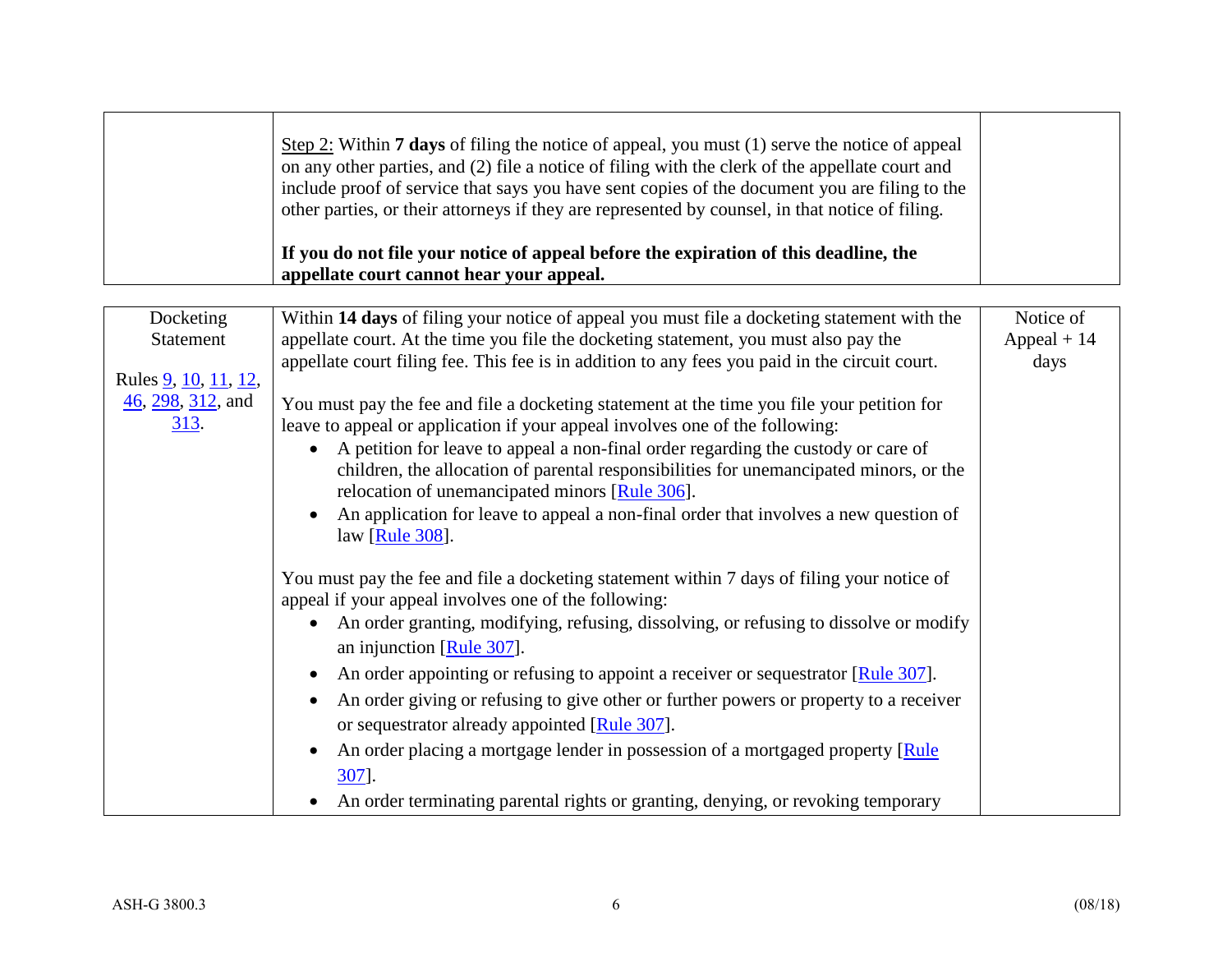| commitment in certain adoption proceedings [Rule 307].                                                                                                                                                                                                                                                                                                                                                                                                                                                        |  |
|---------------------------------------------------------------------------------------------------------------------------------------------------------------------------------------------------------------------------------------------------------------------------------------------------------------------------------------------------------------------------------------------------------------------------------------------------------------------------------------------------------------|--|
| The docketing statement is a snapshot of the case you are appealing.                                                                                                                                                                                                                                                                                                                                                                                                                                          |  |
| Step 1: Send written requests to the circuit court clerk and court reporter asking them to<br>prepare their sections of the record on appeal (see Record on Appeal, below). Check with<br>your circuit court clerk to see if they have a certain process that you must follow to order<br>the record.                                                                                                                                                                                                         |  |
| As the appellant, you are responsible for the costs involved in preparing the record on<br>appeal (unless the circuit court waives the costs because you cannot afford them).                                                                                                                                                                                                                                                                                                                                 |  |
| Each district of the appellate court has local rules about fee waivers. Please note<br>that getting a fee waiver from the circuit court for the preparation of the record<br>on appeal does not mean your filing fee is waived in the appellate court. In<br>addition, getting a fee waiver from the appellate court does not mean that the<br>costs involved in preparing the record on appeal are waived. See Rule 298 for<br>more information on applying for a waiver of court fees in the circuit court. |  |
| Step 2: Prepare the docketing statement in the form specified by Rule $312$ and in the Article<br><b>III Forms Appendix.</b>                                                                                                                                                                                                                                                                                                                                                                                  |  |
| Step 3: You must serve a copy of the docketing statement on each of the other parties in<br>your case.                                                                                                                                                                                                                                                                                                                                                                                                        |  |
| Step 4: Pay \$50.00 filing fee and file the docketing statement, together with copies of your<br>requests to the circuit court and the court reporters for preparation of the record on appeal<br>and the transcripts, with the appellate court clerk. Include a proof of service that states the<br>address information, manner of service, and any other information required by Rule 12.                                                                                                                   |  |
| If you are unable to pay the \$50.00 filing fee, you may file a request for a fee waiver in the<br>appellate court using the "Application for Waiver of Court Fees (Appellate Court)"                                                                                                                                                                                                                                                                                                                         |  |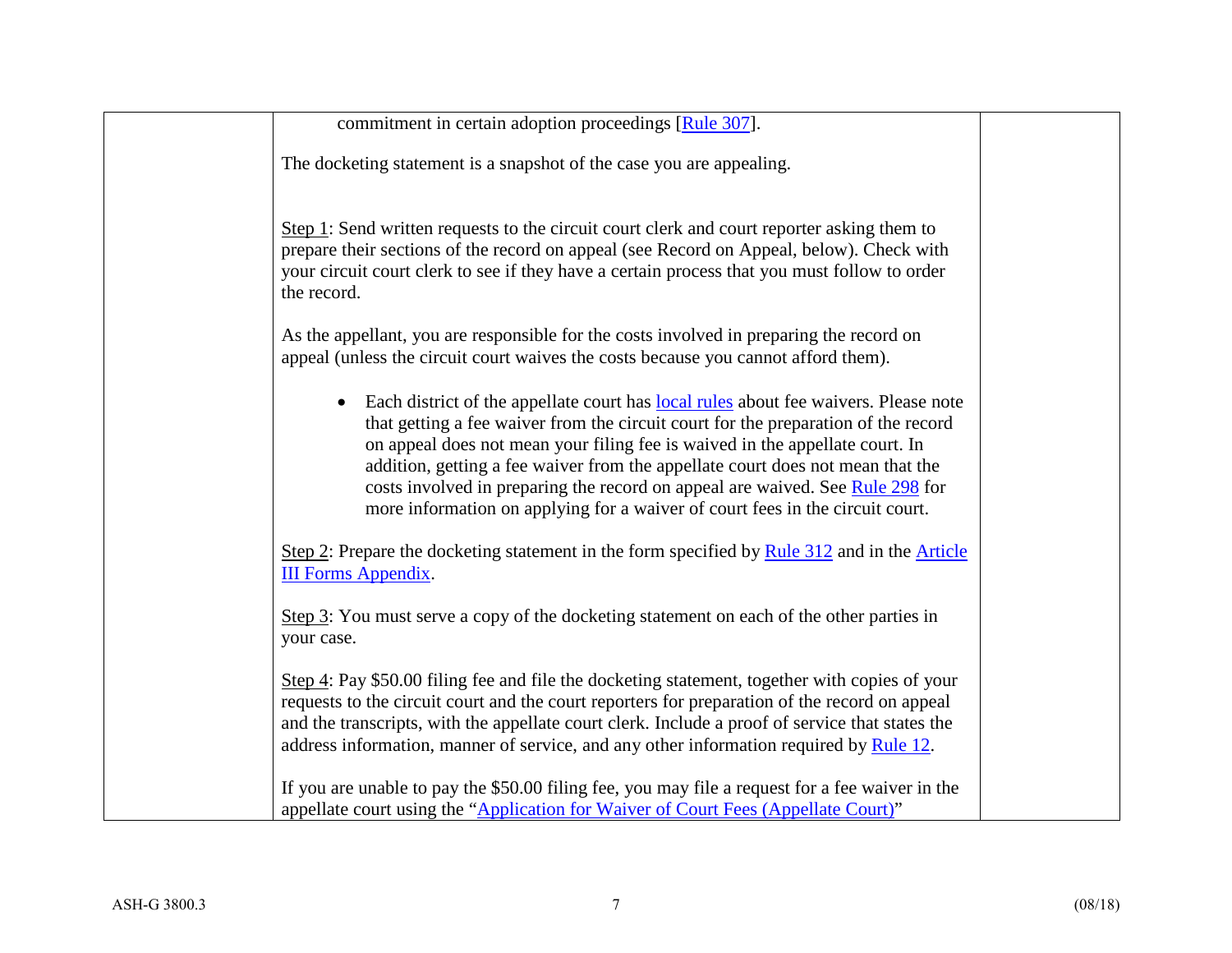|                                 | available in the Article III Forms Appendix. You may find additional instructions regarding<br>appellate fee waivers on the <b>Illinois Supreme Court website</b> . [Rule 313] |                                  |
|---------------------------------|--------------------------------------------------------------------------------------------------------------------------------------------------------------------------------|----------------------------------|
|                                 |                                                                                                                                                                                |                                  |
|                                 |                                                                                                                                                                                |                                  |
| Record on Appeal                | Once you have requested the record on appeal, the clerk of the circuit court will then                                                                                         | You must                         |
|                                 | prepare the record on appeal and transmit it to the appellate court. If there was no court                                                                                     | request the                      |
| Rules 9, 10, 11, 12,            | reporter at your case in the circuit court, you may prepare a bystander's report or an agreed                                                                                  | Record on                        |
| $312, 321, 323,$ and<br>325-329 | statement of facts (discussed below).                                                                                                                                          | Appeal                           |
|                                 | What it is: The record on appeal includes the common law record, the exhibits and the                                                                                          | immediately                      |
|                                 | report of proceedings. The <i>common law record</i> includes all of the written documents                                                                                      | after you file<br>your Notice of |
|                                 | created or considered by the circuit court during your case. The report of proceedings is a                                                                                    | Appeal, and                      |
|                                 | record of what was said at any hearings held at the circuit court during your case. Together,                                                                                  | include copies                   |
|                                 | the common law record, exhibits and report of proceedings are the source of all the facts the                                                                                  | of your requests                 |
|                                 | appellate court can look at when deciding your appeal. The record on appeal must include                                                                                       | with the                         |
|                                 | everything that was before the circuit court when the decision you are appealing was made.                                                                                     | Docketing                        |
|                                 | This may include transcripts prepared by a court reporter or a report certified by the circuit                                                                                 | Statement you                    |
|                                 | court of what was said at any important hearings.                                                                                                                              | file with the                    |
|                                 | Who prepares the record: The clerk of the circuit court will prepare the record on appeal                                                                                      | appellate court                  |
|                                 | after you make a written request and pay the preparation fee as described above (see                                                                                           | clerk.                           |
|                                 | Docketing Statement).                                                                                                                                                          | The circuit                      |
|                                 |                                                                                                                                                                                | court must then                  |
|                                 | If a court reporter or recording equipment was in the courtroom, then the court reporter will,                                                                                 | provide the                      |
|                                 | upon payment, prepare transcripts for the report of proceedings. You must make a written                                                                                       | Record on                        |
|                                 | request to the court reporter to prepare the transcripts (see Docketing Statement). These                                                                                      | Appeal to the                    |
|                                 | transcripts will be filed by the court reporter with the circuit court. The circuit court clerk                                                                                | appellate court                  |
|                                 | will then file the entire record on appeal with the clerk of the appellate court.                                                                                              | within 63 days                   |
|                                 | If no court reporter was present, you have the option of preparing either a bystander's                                                                                        | of the Notice of                 |
|                                 | report [Rule 323(c)] or an agreed statement of facts [Rule 323(d)].                                                                                                            | Appeal.                          |
|                                 |                                                                                                                                                                                |                                  |
|                                 | The bystander's report is a written report that describes what was said in the circuit                                                                                         |                                  |
|                                 | court. This report must be made by someone who was at the hearings. You will need                                                                                              |                                  |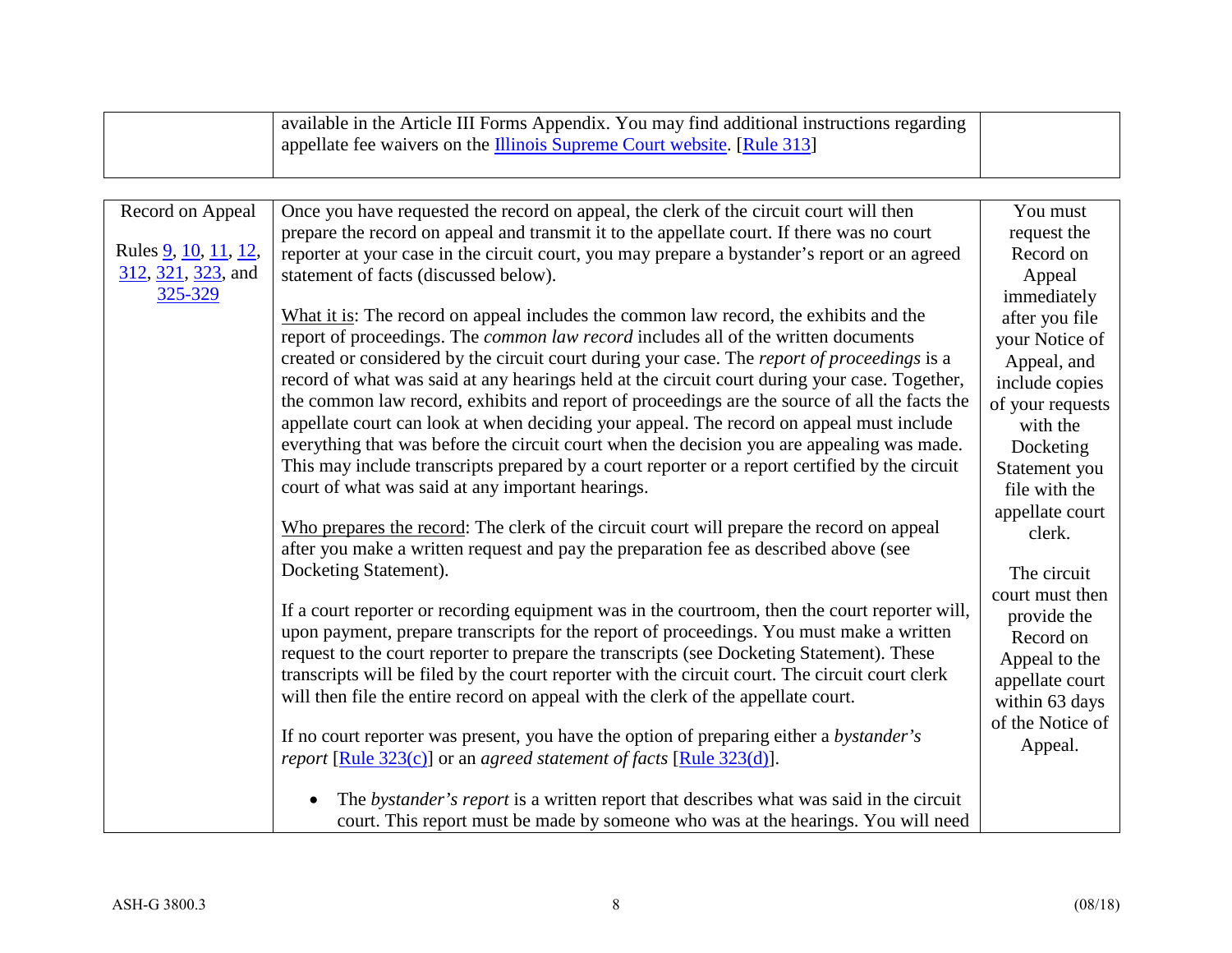| to serve this report on all parties within 28 days of the filing of the notice of appeal.              |  |
|--------------------------------------------------------------------------------------------------------|--|
| Other parties have until 14 days after service of this report to serve proposed                        |  |
| amendments or an alternative report. You will need to submit this report and the                       |  |
| amendments or reports of other parties, if any, to the circuit court for certification                 |  |
| within <b>7 days</b> of the receipt of any amendments (or within 49 days of the filing of              |  |
| the notice of appeal). The circuit court will need to certify the report in order for it               |  |
| be included in the record on appeal, unless all parties in the case agree that the report              |  |
|                                                                                                        |  |
| may be included without that certification.                                                            |  |
|                                                                                                        |  |
| The <i>agreed statement of facts</i> is a statement of facts material to the case, agreed<br>$\bullet$ |  |
| upon and signed by all of the parties. You do not need to submit it to the circuit                     |  |
| court for certification.                                                                               |  |
|                                                                                                        |  |
| Supplementing the record: The appellate court will not consider anything that is not in the            |  |
| record on appeal. If you think something is missing from the record, you must ask the clerk            |  |
| of the circuit court to prepare the additional material. You must also file a motion with the          |  |
| clerk of the appellate court asking permission to add things to the record after it has been           |  |
| filed in the appellate court. You cannot simply attach the extra material to your brief.               |  |
| Nothing can be included in the record or in your brief that was not part of your case in the           |  |
| circuit court.                                                                                         |  |
|                                                                                                        |  |
| Using the record to write your brief: The Rules require that you provide a citation to the             |  |
| record for every fact in your brief. After the circuit court clerk files the record on appeal in       |  |
|                                                                                                        |  |
| the appellate court, you will need to request the record from the appellate court so that you          |  |
| can provide these citations in your brief.                                                             |  |
|                                                                                                        |  |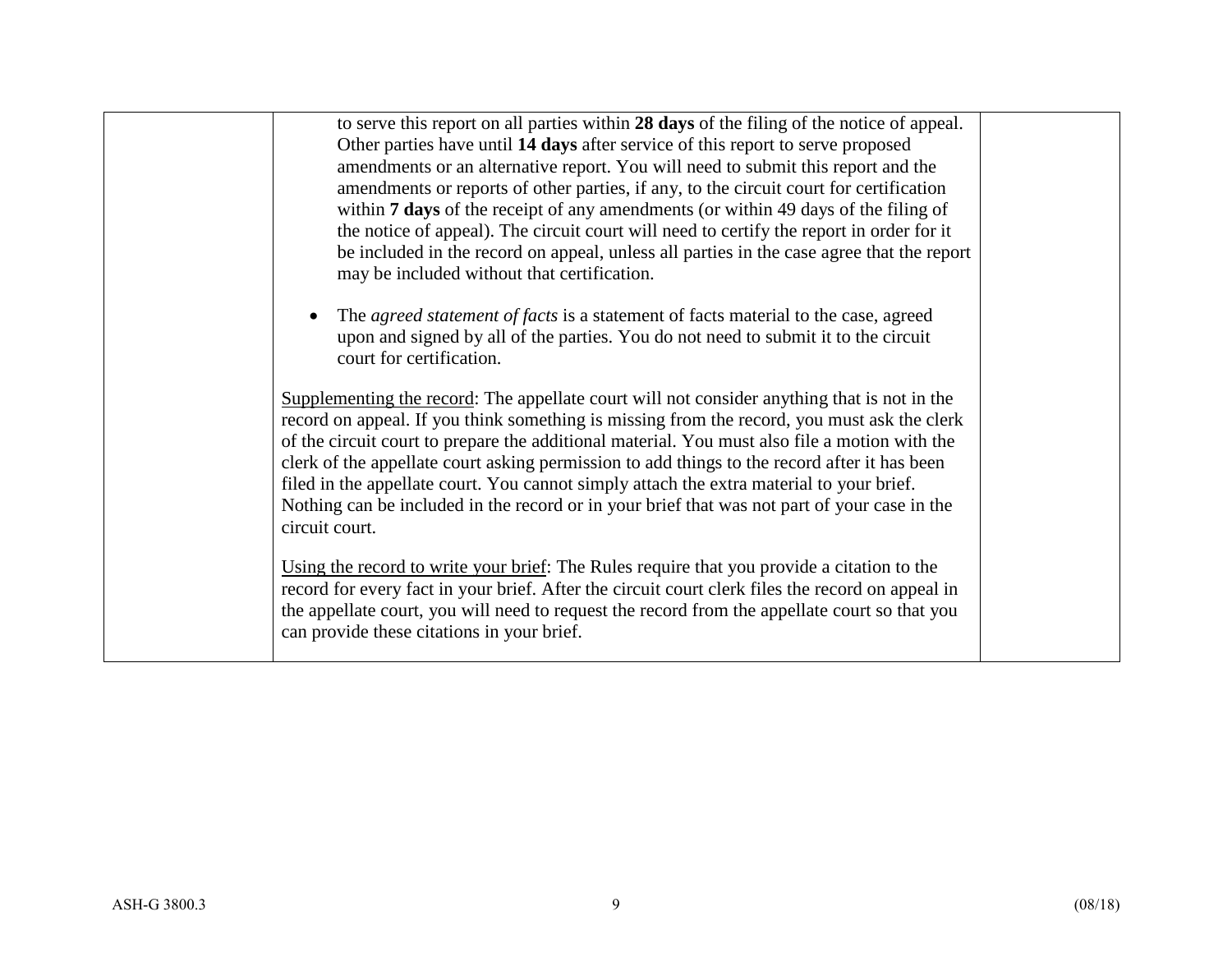| Appellant's Brief            | Your opening brief must be filed with the clerk of the appellate court no more than 35 days              | Record on    |
|------------------------------|----------------------------------------------------------------------------------------------------------|--------------|
|                              | after the record on appeal is filed in the appellate court.                                              | Appeal $+35$ |
| Rules <u>9, 10, 11, 12</u> , |                                                                                                          | days         |
| and $341 - 343$              | Your brief must be no more than 50 pages (or alternatively, no more than 15,000 words),                  |              |
|                              | not including the appendix. It must be in the form specified in Rule $341(a)$ , and must                 |              |
|                              | include a proof of service on the other party and a certificate of compliance with Rules                 |              |
|                              | $\frac{341(a)}{2}$ and (b). That certificate should follow the form located at Rule 341(c). The cover of |              |
|                              | your opening brief must be white.                                                                        |              |
|                              |                                                                                                          |              |
|                              | The Rules contain requirements for preparing briefs on appeal. The Checklist for Filings in              |              |
|                              | the Appellate Court lists those requirements. The Court in which you are filing may have                 |              |
|                              | adopted rules requiring paper filings in addition to electronic filing. Rules regarding paper            |              |
|                              | copies, if any, will be available on the Court's website.                                                |              |
|                              | You might have shorter deadlines for filing your brief if your appeal involves one of the                |              |
|                              | following:                                                                                               |              |
|                              |                                                                                                          |              |
|                              | Appeals concerning the custody or care of children. In these appeals, the appellant's<br>$\bullet$       |              |
|                              | brief is due 21 days after filing of the record on appeal in the appellate court. The                    |              |
|                              | appellee's brief is due 21 days after the appellant's brief is due, and any reply brief                  |              |
|                              | by the appellant is due 7 days after the appellee's brief is due. See Rule $311(a)$ for                  |              |
|                              | additional information on the procedures that apply in these appeals. [Rule 311]                         |              |
|                              |                                                                                                          |              |
|                              | Appeals from final judgments in delinquent minor proceedings. In these appeals, the<br>$\bullet$         |              |
|                              | appellant's brief is generally due within 28 days from the filing of the record on                       |              |
|                              |                                                                                                          |              |
|                              | appeal, and the appellee's brief is due 28 days from the due date of the appellant's                     |              |
|                              | brief. The appellant's reply brief is due within 7 days from the due date of the                         |              |
|                              | appellee's brief. See Rule 660A for additional information on the procedures that                        |              |
|                              | apply in these appeals. [Rule 660A]                                                                      |              |
|                              |                                                                                                          |              |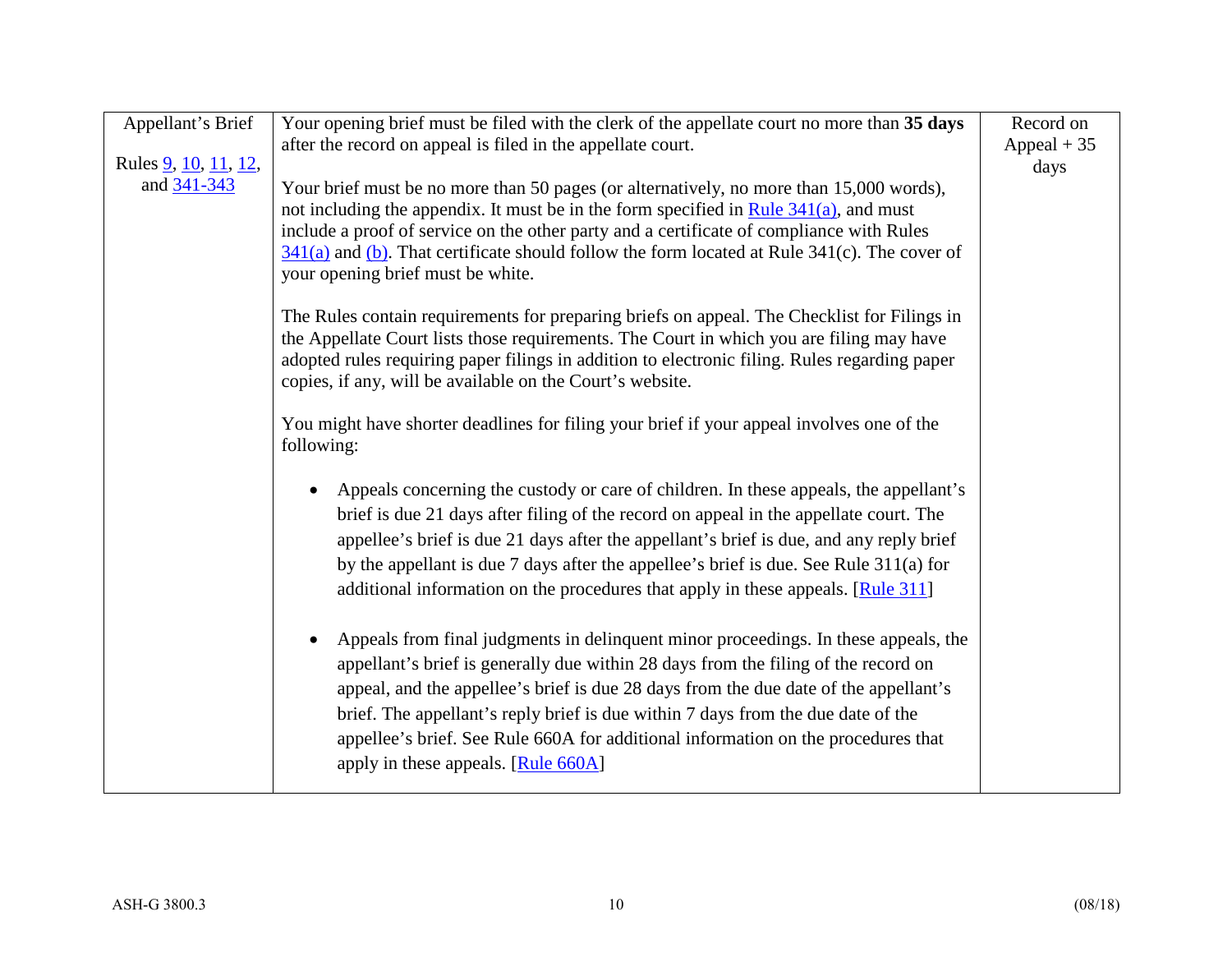| Appellee's Brief<br>Rules <u>9</u> , <u>10</u> , <u>11</u> , <u>12</u> ,<br>and 341-343 | The appellee's brief must be filed with the clerk of the appellate court within 35 days from<br>the due date of the appellant's brief.<br>The appellee's brief must be no more than 50 pages (or alternatively 15,000 words), not<br>including the appendix, and must be in the form specified in Rule $341(a)$ . The appellee's<br>brief must also include a certificate of compliance with Rules $341(a)$ and (b), as well as a                                                                                                                    | Due Date for<br>Appellant's<br>Brief $+35$ days |
|-----------------------------------------------------------------------------------------|------------------------------------------------------------------------------------------------------------------------------------------------------------------------------------------------------------------------------------------------------------------------------------------------------------------------------------------------------------------------------------------------------------------------------------------------------------------------------------------------------------------------------------------------------|-------------------------------------------------|
|                                                                                         | proof of service on the other party. The cover of the appellee's brief must be light blue.<br>The Court in which you are filing may have adopted rules requiring paper filings in addition<br>to electronic filing. Rules regarding paper copies, if any, will be available on the Court's<br>website.                                                                                                                                                                                                                                               |                                                 |
| Appellant's Reply<br><b>Brief</b>                                                       | You may file a reply brief no more than 14 days after the appellee's brief is due.<br>The reply brief must be no more than 20 pages (or alternatively 6,000 words) and must be                                                                                                                                                                                                                                                                                                                                                                       | Due Date for<br>Appellee's                      |
| Rules <u>9</u> , <u>10</u> , <u>11</u> , <u>12</u> ,<br>and 341-343                     | in the form specified in Rule $341(a)$ . Your reply brief must include a certificate of<br>compliance with Rules $\frac{341(a)}{a}$ and $\frac{(b)}{b}$ , and a proof of service on the opposing party. The<br>cover of your reply brief must be light yellow. Unlike your opening brief, your reply brief<br>may contain only argument.<br>The Court in which you are filing may have adopted rules requiring paper filings in addition<br>to electronic filing. Rules regarding paper copies, if any, will be available on the Court's<br>website. | Brief $+$ 14 days                               |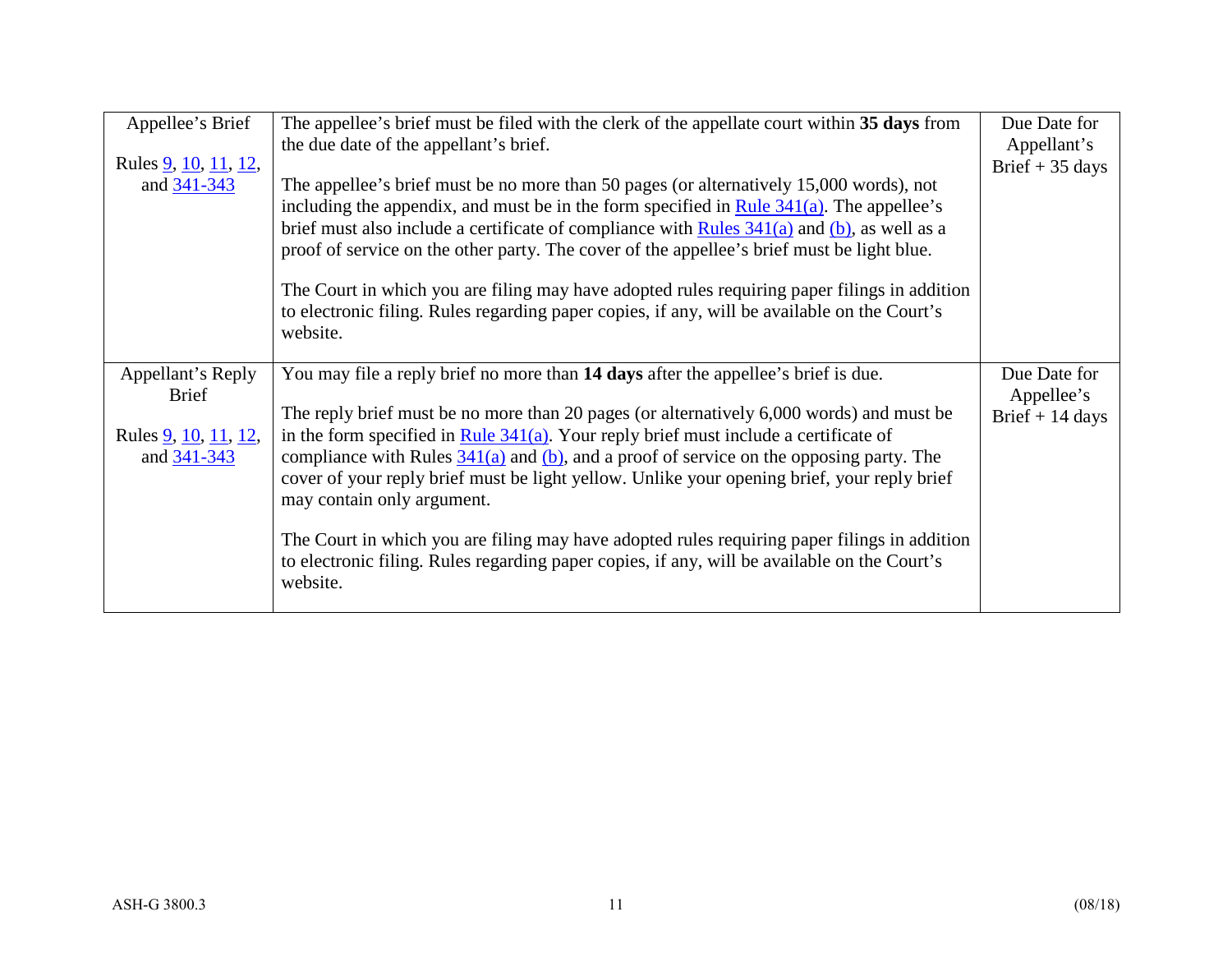| <b>Appellate Court's</b><br><b>Decision</b>                                                                        | The appellate court will consider the record on appeal, the parties' briefs, and (in certain<br>cases) the parties' oral argument. The appellate court decides whether oral argument is<br>needed in a case. If the appellate court decides to hear oral argument, the appellate court<br>clerk will notify the parties of the date and time of the hearing.<br>The appellate court clerk will notify all parties when the court issues a decision. You will be<br>able to access the decision on the Illinois Supreme Court website.                                                                                                                                                                                                                                                                                                                                                                                                                                                                            |                                                               |
|--------------------------------------------------------------------------------------------------------------------|------------------------------------------------------------------------------------------------------------------------------------------------------------------------------------------------------------------------------------------------------------------------------------------------------------------------------------------------------------------------------------------------------------------------------------------------------------------------------------------------------------------------------------------------------------------------------------------------------------------------------------------------------------------------------------------------------------------------------------------------------------------------------------------------------------------------------------------------------------------------------------------------------------------------------------------------------------------------------------------------------------------|---------------------------------------------------------------|
| Petition for<br>Rehearing<br>Rules <u>9</u> , <u>10</u> , <u>11</u> , <u>12</u> ,<br>341, and 367                  | If you disagree with the appellate court's decision, you may ask for a rehearing in a petition<br>describing the points that you believe the appellate court overlooked or misunderstood. The<br>petition must be filed with the clerk of the appellate court within 21 days after the appellate<br>court's written decision is filed.<br>The petition must be no more than 27 pages (or alternatively 8,100 words) and must include<br>a certificate of compliance with Rules $341(a)$ and (b) that follows the form located at Rule<br>$341(c)$ . The petition must also include a proof of service on the other party. The cover of<br>your petition must be light green.<br>The Court in which you are filing may have adopted rules requiring paper filings in addition<br>to electronic filing. Local rules regarding paper copies, if any, are posted on the Supreme<br>Court's website.<br>If you do not file your petition for rehearing on time, the appellate court cannot<br>consider your petition. | Appellate<br>Decision $+21$<br>days                           |
| Petition for Leave<br>to Appeal to the<br><b>Illinois Supreme</b><br>Court<br>Rules 9, 10, 11, 12,<br>315, and 341 | You may also file a petition for leave to appeal (a "PLA") with the Illinois Supreme Court<br>requesting review of the appellate court's decision. The PLA must explain your reasons for<br>requesting review by the Supreme Court and why you believe the appellate court's decision<br>should be reversed or changed.<br>You must file your PLA with the clerk of the Illinois Supreme Court no more than 35 days<br>after the appellate court files its decision.                                                                                                                                                                                                                                                                                                                                                                                                                                                                                                                                             | Appellate<br>Decision or<br>Rehearing<br>Denial<br>$+35$ days |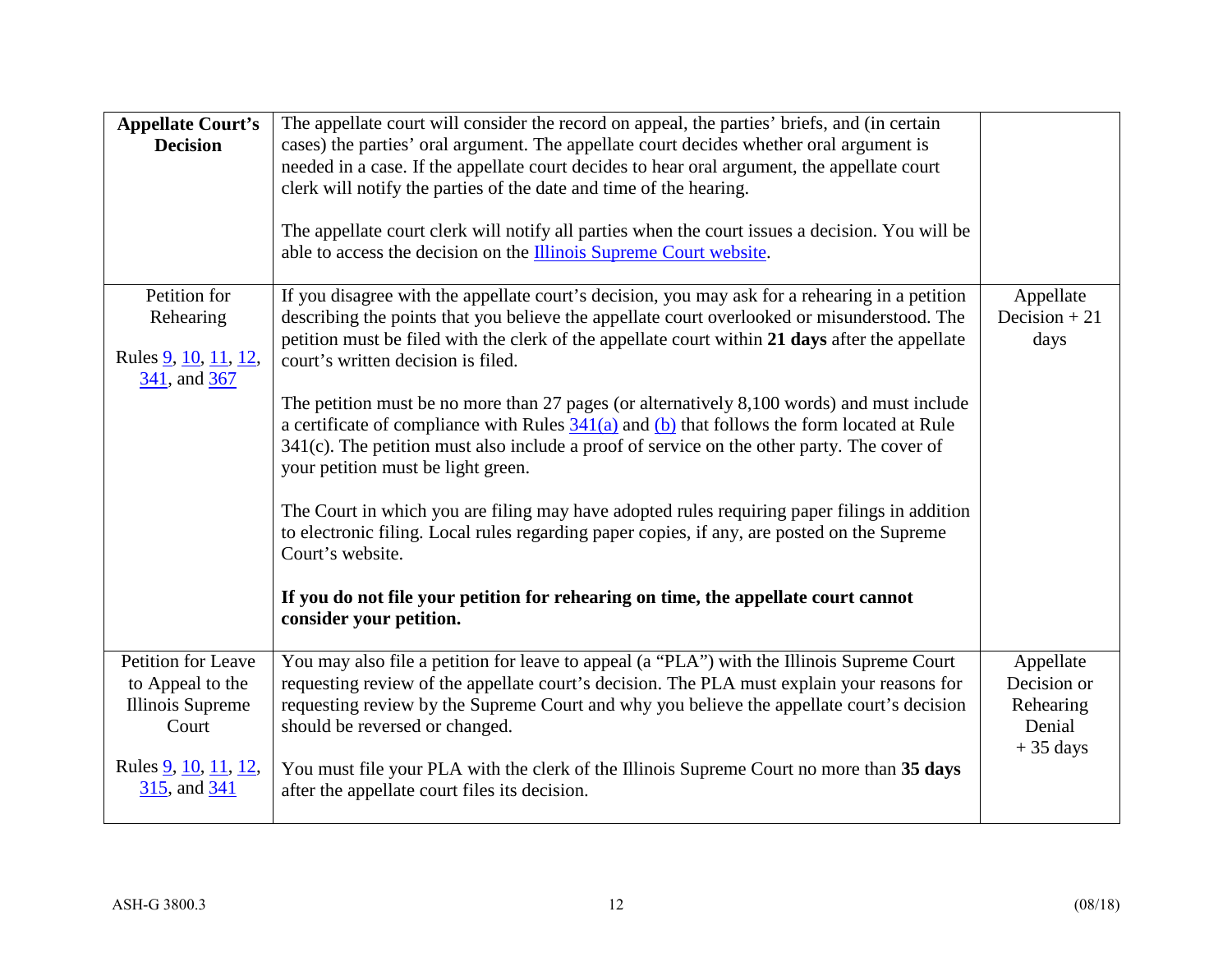| However, if you have asked the appellate court for a rehearing and that request was denied,<br>you must file your PLA no more than 35 days after the appellate court denies your<br>rehearing. If the appellate court granted your petition for rehearing, you must file your PLA<br>no more than 35 days after the appellate court enters its judgment on rehearing.                                                                                                                             |  |
|---------------------------------------------------------------------------------------------------------------------------------------------------------------------------------------------------------------------------------------------------------------------------------------------------------------------------------------------------------------------------------------------------------------------------------------------------------------------------------------------------|--|
| The PLA must be no more than 20 pages (or alternatively no more than 6,000 words), not<br>including the appendix.                                                                                                                                                                                                                                                                                                                                                                                 |  |
| All filed PLAs need a proof of service attached to the back of the petition.                                                                                                                                                                                                                                                                                                                                                                                                                      |  |
| When you file your PLA, you must pay a \$50 filing fee to the clerk of the Illinois Supreme<br>Court. This fee is in addition to any fees paid in the circuit or appellate courts. To apply for<br>a waiver of fees in the Illinois Supreme Court, use the "Application for Waiver of Court"<br>Fees (Supreme Court)" available in the Article III Forms Appendix. You may find<br>additional instructions regarding this type of fee waiver on the Illinois Supreme Court<br>website. [Rule 313] |  |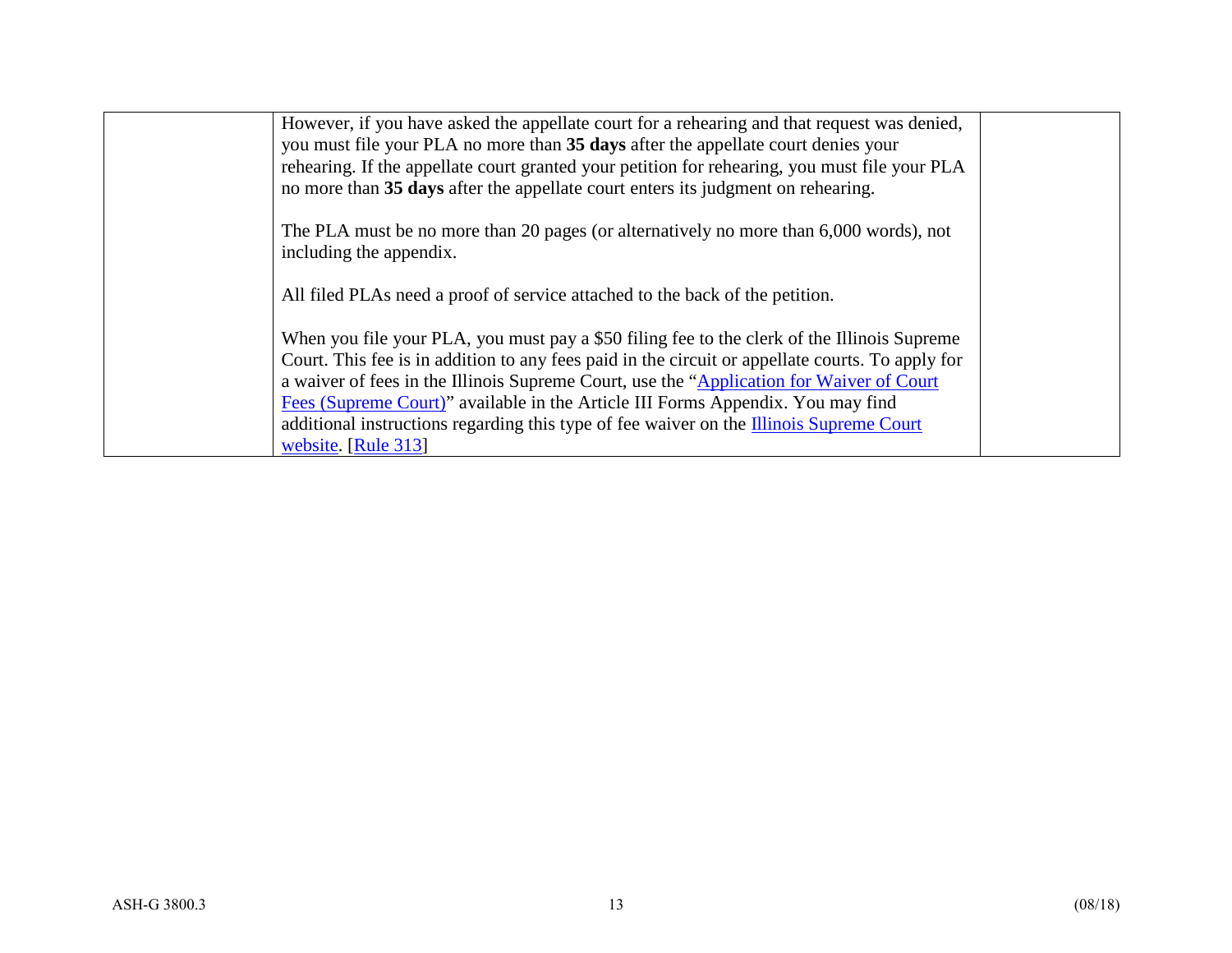#### **Questions Commonly Asked by Pro Se Litigants**

#### **1. Are there special rules for the court where I live?**

There are five Appellate Districts in Illinois, and you must follow the rules of your district. If you don't know which district you are in, view [this map](http://www.state.il.us/court/AppellateCourt/DistrictMap.asp) to find out.

Be sure to check your district's local rules to see if there are any special requirements for notices of appeal. Click on your district's number to read their rules:

- [District 1](http://www.state.il.us/court/AppellateCourt/LocalRules/1st.pdf)
- [District 2](http://www.state.il.us/court/AppellateCourt/LocalRules/2ndLocalRules_090914.pdf)
- [District 3](http://www.state.il.us/court/AppellateCourt/LocalRules/3rd.pdf)
- [District 4](http://www.state.il.us/court/AppellateCourt/LocalRules/4th.pdf)
- [District 5](http://www.state.il.us/court/AppellateCourt/LocalRules/5th.pdf)

#### **2. Is the circuit court's decision in effect while my appeal is pending?**

Yes. If you wish to halt enforcement of the circuit court's judgment while your appeal is pending, you must comply with [Rule 305.](http://www.state.il.us/court/SupremeCourt/Rules/Art_III/ArtIII.htm%23305)

#### **3. What are the filing fees in the appellate court?**

Every appellant must pay a \$50.00 docket fee and all other parties must pay a \$30.00 appearance fee [\[Rule 313\]](http://www.illinoiscourts.gov/SupremeCourt/Rules/Art_III/ArtIII.htm%23313). If a party cannot afford its fees, that party may file the ["Application](http://www.illinoiscourts.gov/Forms/approved/appellate/Appellate_Fee_Waiver_Application_Approved.pdf)  [for Waiver of Court Fees \(Appellate Court\),](http://www.illinoiscourts.gov/Forms/approved/appellate/Appellate_Fee_Waiver_Application_Approved.pdf)" available in the Article III Forms Appendix, with the clerk of the appellate court to ask to have the fee waived.

Parties must pay these fees at the time they file the docketing statement or entry of appearance (the docketing statement serves as an appellant's entry of appearance). If you are seeking a fee waiver, you must file your application for a fee waiver with your docketing statement or entry of appearance.

#### **4. What is a motion and are there rules for filing one in the appellate court?**

Any time you want to make a request to the appellate court you must do so in writing, and that written request is called a "motion." [Rule 361](http://www.state.il.us/court/SupremeCourt/Rules/Art_III/ArtIII.htm%23361) describes the rules for filing a motion in the appellate court.

Often a motion will ask for an exception to a Rule. When you write your motion, you will need to tell the court exactly what it is that you want and why you think the court should grant your motion.

The Rules require that you file the motion with the clerk of the appellate court. Any documents, including motions, filed in the appellate court must be accompanied by a document,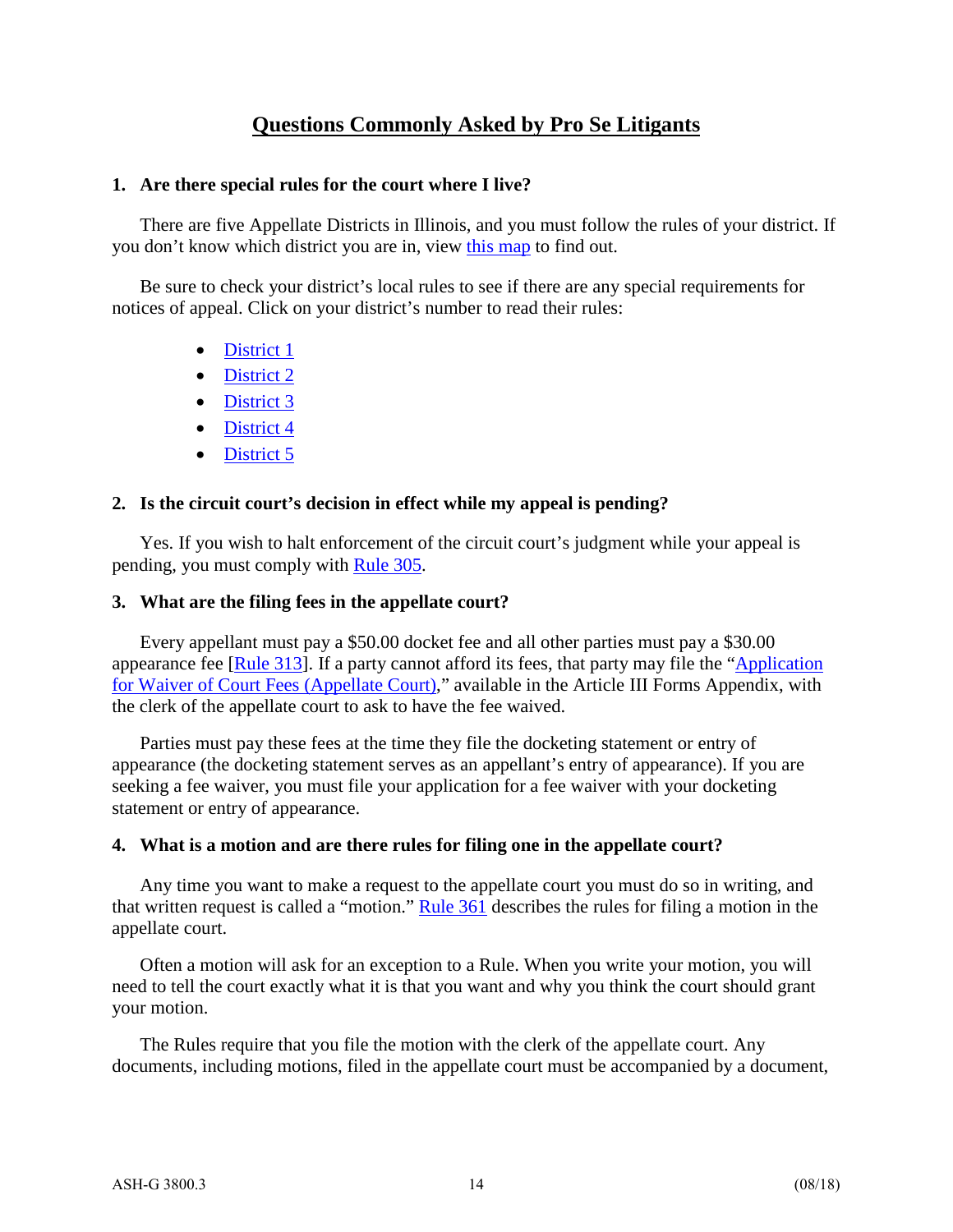called a "proof of service," that states how the opposing party was served. [Rule 11](http://www.illinoiscourts.gov/SupremeCourt/Rules/Art_I/ArtI.htm%2311) describes the methods of serving documents, and [Rule 12](http://www.illinoiscourts.gov/SupremeCourt/Rules/Art_I/ArtI.htm%2312) describes the accepted formats for proofs of service.

You must also submit a proposed order along with your motion.

The local rules for your appellate district may have different requirements for what must be included in your motion.

#### **5. Can I respond to a motion?**

Yes. You can file a written response to the motion with the clerk of the appellate court. Generally, you must file the response within 5 days after you receive the motion by email or personal service, or 10 days after the motion was served on you by mail. You must file a proof of service along with your response to the motion.

#### **6. How do I receive my appellate court case number?**

The appellate court will notify you of your appellate court case number after you file your notice of appeal with the circuit clerk, and after the circuit clerk electronically files the notice of appeal with the appellate court.

#### **7. How do I serve documents?**

Motions and other documents filed in the appellate court must be "served on," or sent to, the other parties in your case, and a proof of service must be attached to your motion or document at the time of filing to tell the court you have served it on the other side. If the other party has an attorney, you must serve that party's attorney.

[Rule 11](http://www.state.il.us/court/SupremeCourt/Rules/Art_I/ArtI.htm%2311) describes the kinds of service that are allowed. The proof of service lays out (i) what documents you served (e.g., your motion or brief), (ii) to whom you sent the documents (e.g., the appellee's attorney), (iii) the date you sent the documents, and (iv) how you sent them.

[Rule 12](http://www.state.il.us/court/SupremeCourt/Rules/Art_I/ArtI.htm%2312) describes the requirements for proofs of service. Standardized forms for proof of delivery are available on the [Supreme Court's website.](http://www.illinoiscourts.gov/Forms/approved/procedures/Proof_of_Delivery.asp)

#### **8. I filed my notice of appeal in the circuit court but it was late – what can I do?**

You may file a motion for leave to file a late notice of appeal with the clerk of the appellate court.

This motion must comply with the rules for filing motions set forth in [Rule 361](http://www.state.il.us/court/SupremeCourt/Rules/Art_III/ArtIII.htm%23361) and summarized in the answer to question #4 above. You must attach your notice of appeal to the motion and pay any filing fee. A proposed order must be filed with the motion.

In civil cases, you must follow Rule  $303(d)$ . A motion for leave to file a late notice of appeal must be filed with the clerk of the appellate court no later than 30 days after the time for filing the notice of appeal has passed.

In criminal cases, you must follow Rule  $606(c)$ . A motion for leave to file a late notice of appeal in criminal cases must be filed with the clerk of the appellate court within 30 days after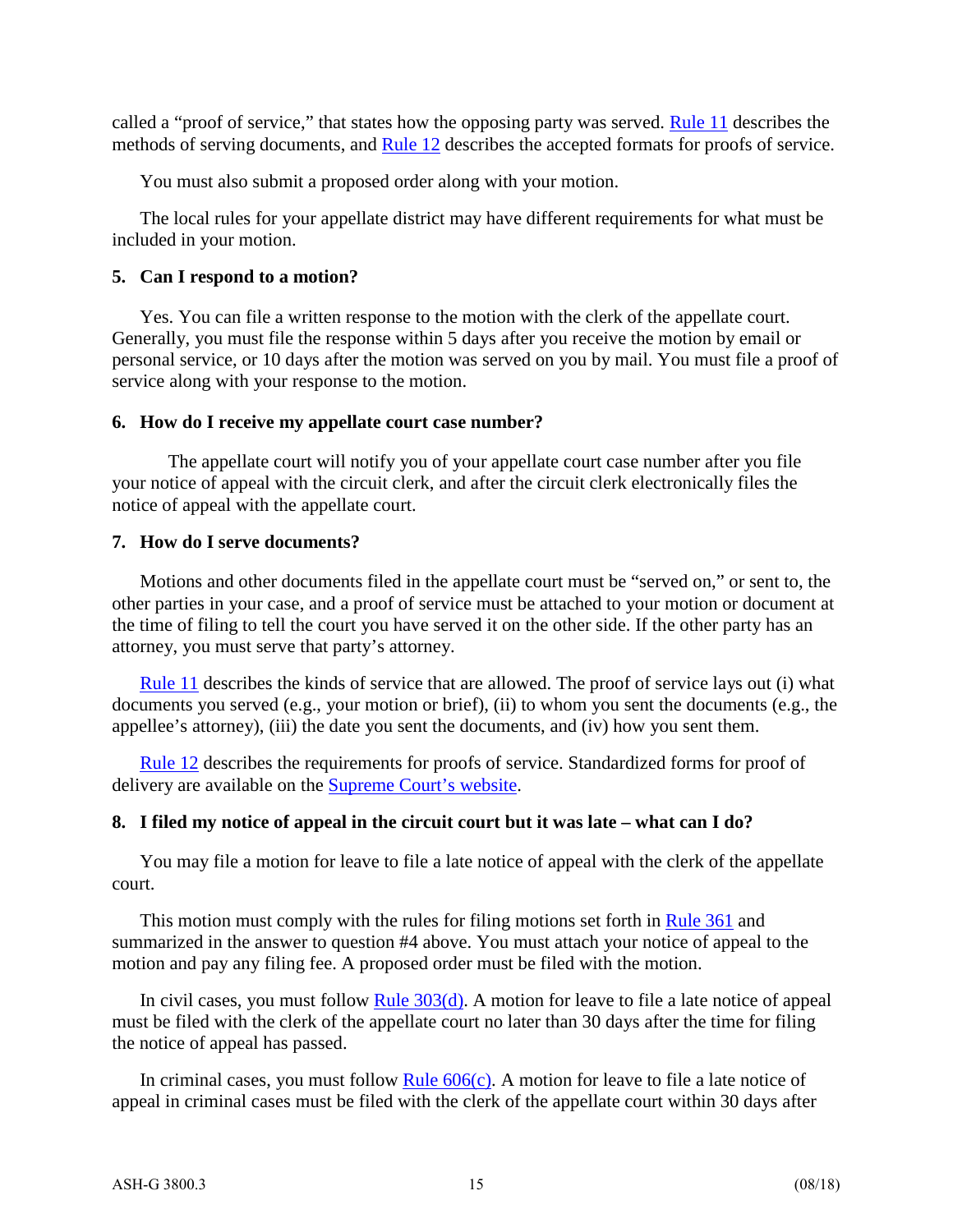the time to file an appeal has passed. If you also file an affidavit showing there is merit to the appeal and that the failure to meet the deadline for filing a notice of appeal was not due to your "culpable negligence," you must file your motion for leave to file a late notice of appeal no later than six months after the time to file an appeal has passed.

#### **9. Will the circuit court send the record to the appellate court once it is ready?**

Yes. Provided that the appellant has paid the fee for the preparation of the report of proceedings, the court reporter will electronically file the report of proceedings with the circuit court clerk within 49 days after the filing of the notice of appeal. The court reporter will then notify all parties that the report of proceedings has been filed with the circuit court. [Rule 323\(b\)](http://www.illinoiscourts.gov/SupremeCourt/Rules/Art_III/ArtIII.htm%23323) governs this step in the process.

Next, the appellant must pay the circuit court clerk the prescribed fee for preparation of the record on appeal. The circuit court clerk will then file the record with the appellate court pursuant to [Rule 325.](http://www.illinoiscourts.gov/SupremeCourt/Rules/Art_III/ArtIII.htm%23325) If an extension of time for filing the record on appeal is necessary, the appellant must file a motion seeking that extension before the due date for the record on appeal expires. If it is already past the due date for filing the record on appeal, then the appellant must file a motion for leave to file the record on appeal no later than 35 days after the expiration of the due date, and must also show that you have a "reasonable excuse" for failing to file the motion sooner. These motions are governed by [Rule 326.](http://www.illinoiscourts.gov/SupremeCourt/Rules/Art_III/ArtIII.htm%23303)

#### **10. If the record is missing a key item, can I add it?**

Yes. If the key item(s) were before the trial court when the court entered the order you are appealing, you may ask for permission to correct the record on appeal pursuant to Rule 329. To do so, you may need to file a motion for leave to file a supplemental record in the circuit court. Any supplements to the record must be documents that were reviewed by the circuit court, and the circuit court clerk must prepare these supplement(s). You must file a motion with the clerk of the appellate court for leave to supplement the record before the appellate court will consider any material. Consult the [local rules](http://www.illinoiscourts.gov/AppellateCourt/) for your appellate district for any specific procedures related to supplementing the record on appeal.

#### **11. How can I submit a report of proceedings if there was no court reporter present during my case?**

If there was no court reporter transcribing the proceedings as they occurred in the trial court, you may prepare either an "Agreed Statement of Facts" or a "Bystander's Report" reflecting what occurred during your case.

If you and the appellee(s) can agree on the material facts of your case, then you may submit an "Agreed Statement of Facts" following [Rule 323\(d\).](http://www.state.il.us/court/SupremeCourt/Rules/Art_III/ArtIII.htm%23323) You do not need to have the Agreed Statement of Facts certified by the circuit court.

Another option is to file a "Bystander's Report" following Rule  $323(c)$ . To pursue this option, you must serve a copy of this report on all parties to the case no later than 28 days after filing your notice of appeal. The other parties then have 14 days to send you suggested changes to the report, or a different report altogether. You must file the proposed report, together with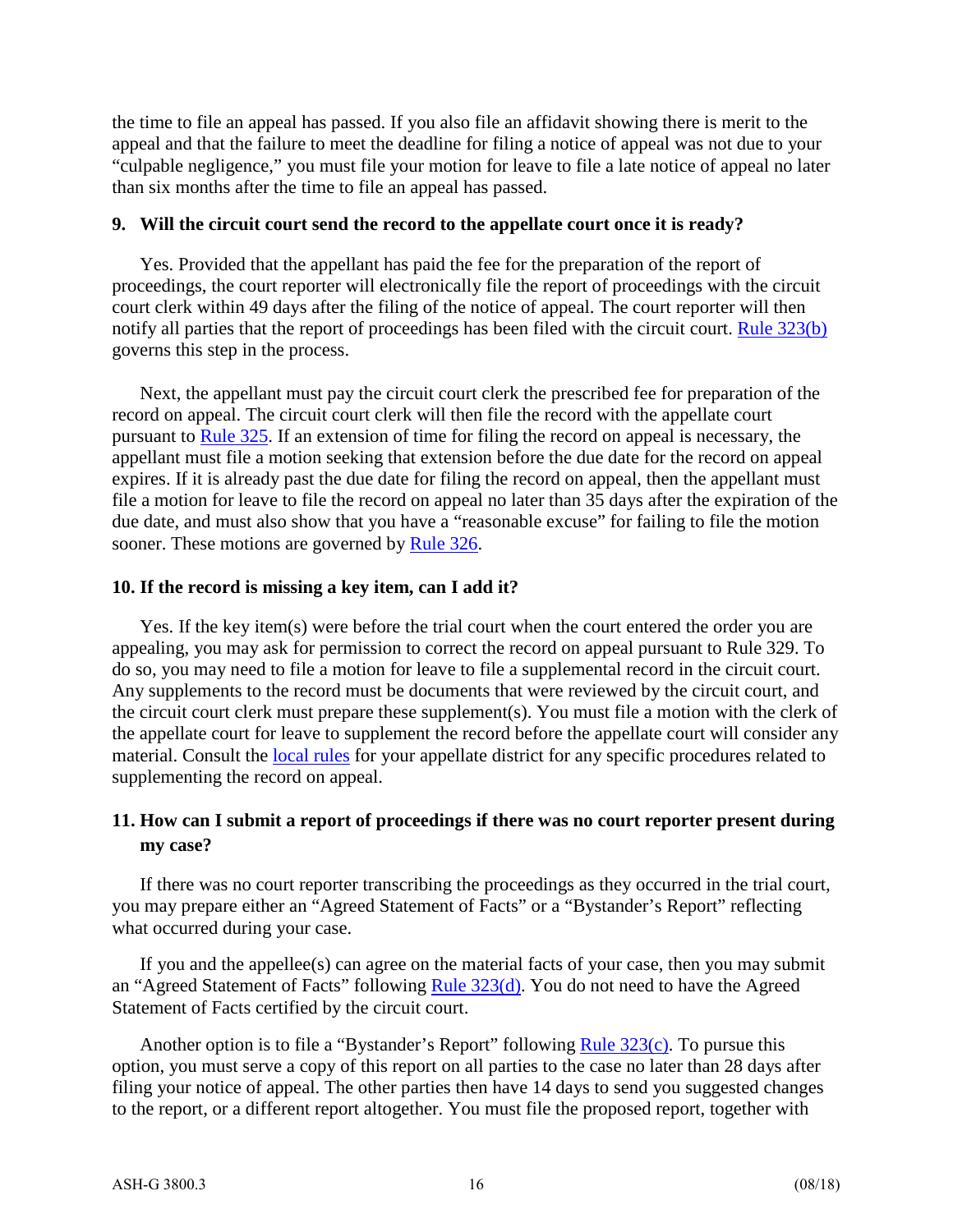any proposed amendments, to the circuit court within 21 days after you sent your initial report to the other parties. For more information on how to send the report to the other parties, see the discussion in question #7 about serving documents and obtaining proofs of service. After you have submitted the proposed report and any proposed amendments to the circuit court, the court will then certify the report if it concludes that the report is accurate. The court may decide to hold hearings before certifying the report.

#### **12. I need more time to file my record or file my brief. What should I do?**

You may file a motion for more time with the clerk of the appellate court asking for a date when your record or brief can be filed. Please refer to question #4 (above) for how to file motions in the appellate court.

#### **13. How long does the appeals process take?**

It can take anywhere from several months to years to complete an appeal. The issues involved, how long it took the parties to submit the record and their briefs to the appellate court, and the number of cases pending before the appellate court are factors that impact the amount of time the appellate court needs to decide your case.

#### **14. How will I know when the court has made a decision on my appeal?**

The clerk of the appellate court will notify all of the parties when the court has issued its decision. The decision will be available on the [Illinois Supreme Court website.](http://illinoiscourts.gov/)

#### **15. What can I do if I don't agree with the court's decision?**

You may file a Petition for Rehearing in the appellate court, and you may also file a Petition for Leave to Appeal to the Illinois Supreme Court. You may file both a Petition for Rehearing and a Petition for Leave to Appeal. If you file a Petition for Rehearing, you cannot file a Petition for Leave to Appeal until after the appellate court has ruled on your Petition for Rehearing.

#### **16. I received a letter addressed to the clerk of the circuit court stating that the appellate court issued the mandate. What is the mandate?**

The mandate is the order that officially finalizes the decision of the appellate court and transfers limited authority to hear the case back to the circuit court. The appellate court will send the mandate to the clerk of the circuit court.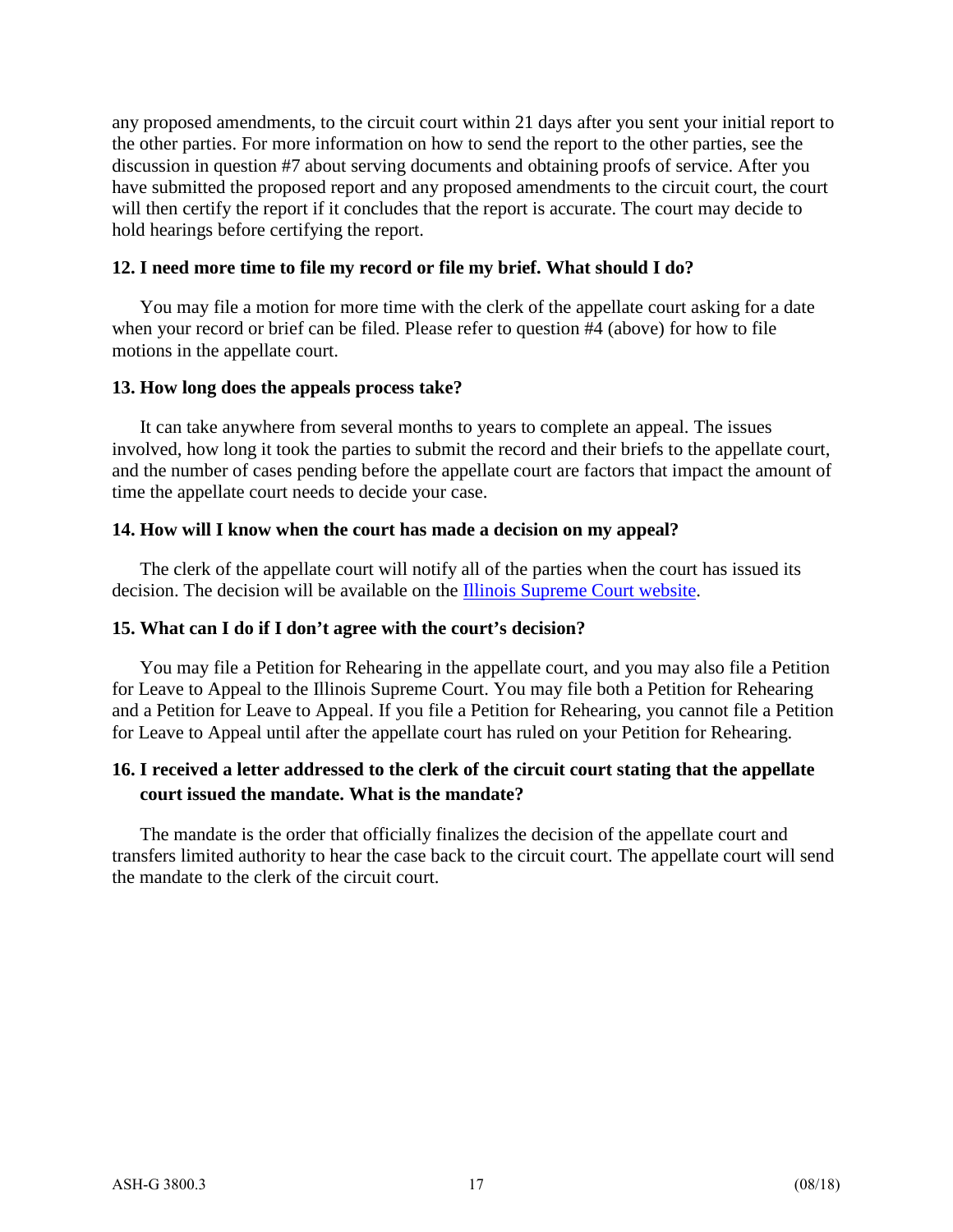## **Checklist for Filings in the Appellate Court**

- 1. The Notice of Appeal must contain:
	- $\Box$  A case caption [\(Rule 303\(b\)\(1\)\)](http://www.state.il.us/court/SupremeCourt/Rules/Art_III/ArtIII.htm%23303)
	- $\Box$  If you appeal a case involving child custody, allocation of parental responsibilities, or the relocation of unemancipated minors, the cover sheet must state in bold at the top of the page (Rule  $311(a)(1)$ ): THIS APPEAL INVOLVES A MATTER SUBJECT TO EXPEDITED DISPOSITION UNDER RULE 311(a).
	- $\Box$  If you appeal a delinquent minor case, the cover sheet must state in bold type at the top of the page [\(Rule 660A\)](http://www.illinoiscourts.gov/supremecourt/Rules/Art_VI/ArtVI.htm%23660A): THIS APPEAL INVOLVES A DELINQUENT MINOR PROCEEDING UNDER THE JUVENILE COURT ACT.
	- $\Box$  Identification of the judgment appealed from and the relief sought in the reviewing court [\(Rule 303\(b\)\(2\)\)](http://www.state.il.us/court/SupremeCourt/Rules/Art_III/ArtIII.htm%23303)
	- $\Box$  A copy of the circuit court's findings, if you are appealing the circuit court's holding that a state or federal statute is unconstitutional (Rules  $18$  and  $303(b)(3)$ ) (*Note that if you are arguing that a statute, ordinance, administrative regulation, or other law is unconstitutional or preempted by federal law, you must file and serve a notice in accordance with [Rule 19](http://www.state.il.us/court/SupremeCourt/Rules/Art_I/ArtI.htm%2319) on the Attorney General, State's Attorney, municipal counsel, or agency attorney, as the case may be.)*
	- $\Box$  The name and address of appellant (the party filing the appeal) or appellant's attorney (Rule  $303(b)(4)$ )
- 2. The Docketing Statement (Rule  $312(a)$ ) should be prepared using the form provided in the Article III Forms Appendix, where you should indicate:
	- $\Box$  The case caption
	- $\Box$  Whether the appeal is a cross-appeal
	- $\Box$  If any party is a corporation or association, the identity of any affiliate, subsidiary, or parent group
	- $\Box$  The full name and address of the parties and any lawyers on appeal
	- $\Box$  The name and contact information of court reporting staff
	- $\Box$  If you appeal a case involving child custody, allocation of parental responsibilities, or the relocation of unemancipated minors, the cover sheet must state in bold at the top of the page (Rule  $311(a)(1)$ ): THIS APPEAL INVOLVES A MATTER SUBJECT TO EXPEDITED DISPOSITION UNDER RULE 311(a).
	- $\Box$  If you appeal a delinquent minor case, the cover sheet must state in bold type at the top of the page [\(Rule 660A\)](http://www.illinoiscourts.gov/supremecourt/Rules/Art_VI/ArtVI.htm%23660A): THIS APPEAL INVOLVES A DELINQUENT MINOR PROCEEDING UNDER THE JUVENILE COURT ACT.
	- $\Box$  A statement of the issues to be discussed in the appeal
	- $\Box$  Certification of appellant
- 3. You must submit written requests, and pay the preparation fees, for the Record on Appeal. The circuit court clerk will prepare portions of the Record on Appeal upon request, and you will also need to request any transcripts from the court reporter. The Record on Appeal must include:
	- □ The judgment appealed from [\(Rule 321\)](http://www.state.il.us/court/SupremeCourt/Rules/Art_III/ArtIII.htm%23321) *(Circuit court clerk will prepare)*
	- □ The notice of appeal [\(Rule 321\)](http://www.state.il.us/court/SupremeCourt/Rules/Art_III/ArtIII.htm%23321) *(Circuit court clerk will prepare)*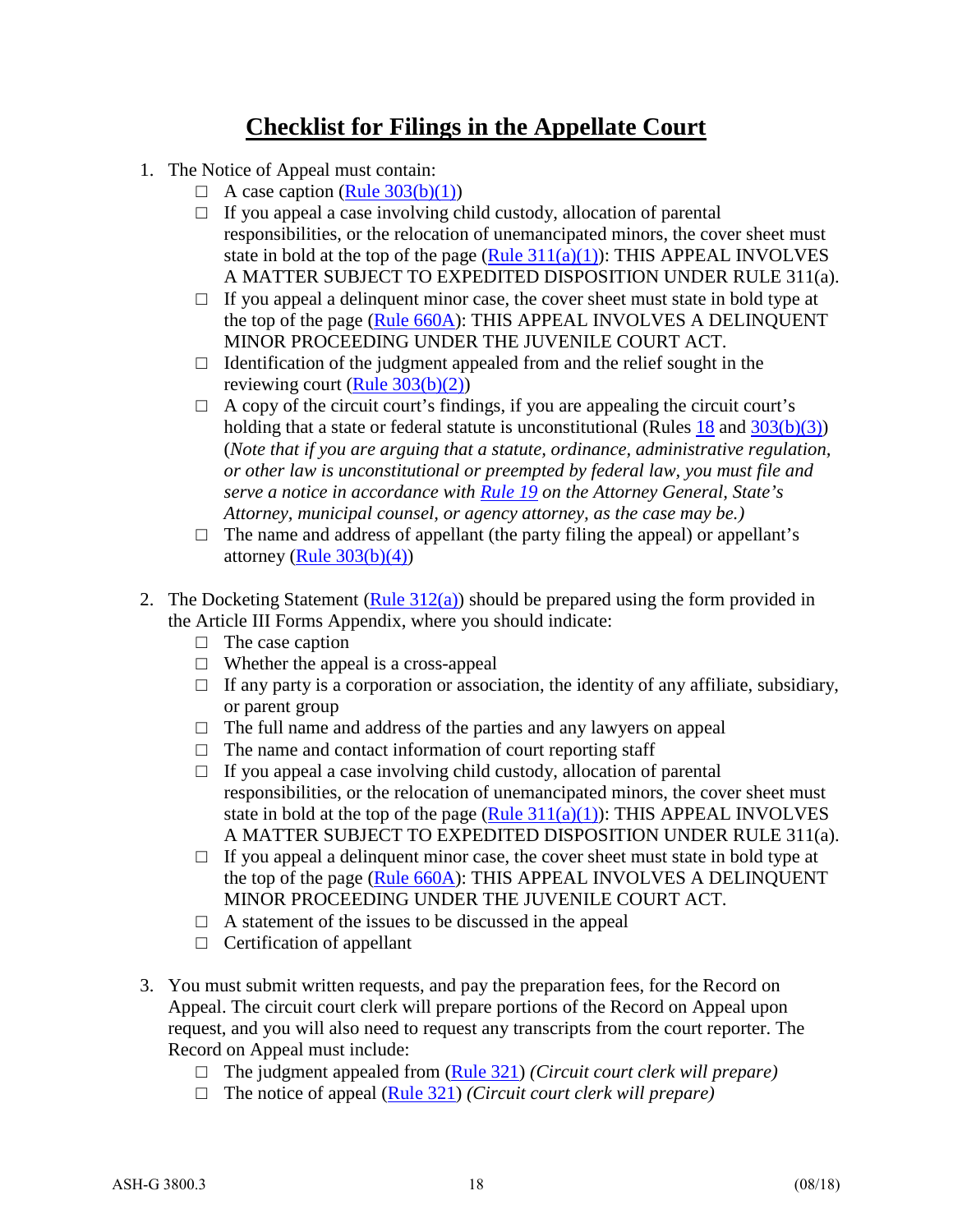- $\Box$  The entire *original* common law record, which includes every document filed, every judgment and order entered, and any documentary exhibits offered and filed by any party in the circuit court [\(Rule 321\)](http://www.state.il.us/court/SupremeCourt/Rules/Art_III/ArtIII.htm%23321) *(Circuit court clerk will prepare)*
- $\Box$  A report of proceedings (e.g., a transcript) including evidence, oral rulings of the trial judge, a statement by the trial judge of the reasons for the court's decision, and any other proceedings that should be incorporated in the record on appeal [\(Rule 323\(a\)\)](http://www.state.il.us/court/SupremeCourt/Rules/Art_III/ArtIII.htm%23323) *(You will need to initiate, as explained below)*
	- $\Box$  If a court reporter was present during proceedings in the circuit court, you must order a copy of the transcript.
	- □ If no court reporter was present, you may prepare a bystander's report (Rule  $323(c)$ ) or an agreed statement of facts (Rule  $323(d)$ ).
- 4. Briefs on appeal must include:
	- $\Box$  A colored cover sheet, as specified in <u>Rule 341(d)</u>, containing:
		- $\Box$  The case number in the reviewing court and the name of that court
		- $\Box$  The name of the circuit court
		- $\Box$  The name of the case as it appeared in the circuit court
		- $\Box$  The status of each party in the appellate court (e.g., plaintiff-appellant)
		- $\Box$  The name of the trial judge
		- $\Box$  The names and addresses of any attorneys (and their law firm) representing you or, if you do not have an attorney, your name and address
		- $\Box$  If you appeal a case involving child custody, allocation of parental responsibilities, or the relocation of unemancipated minors, the cover sheet must state in bold at the top of the page  $(Rule 311(a)(1))$ : THIS APPEAL INVOLVES A MATTER SUBJECT TO EXPEDITED DISPOSITION UNDER RULE 311(a).
		- $\Box$  If you appeal a delinquent minor case, the cover sheet must state in bold type at the top of the page [\(Rule 660A\)](http://www.illinoiscourts.gov/supremecourt/Rules/Art_VI/ArtVI.htm%23660A): THIS APPEAL INVOLVES A DELINQUENT MINOR PROCEEDING UNDER THE JUVENILE COURT ACT.
		- □ If you are seeking oral argument, you must note this at the bottom of the *cover page of your brief.* [\(Rule 352\(a\)\)](http://www.state.il.us/court/SupremeCourt/Rules/Art_III/ArtIII.htm%23352)
	- $\Box$  A statement of "Points and Authorities" consisting of the headings of the points and subpoints in your argument, with a citation under each heading to the authorities relied upon or distinguished, and a reference to the page of the brief on which each heading and authority may be found  $(Rule 341(h)(1))$
	- $\Box$  An introductory paragraph [\(Rule 341\(h\)\(2\)\)](http://www.state.il.us/court/SupremeCourt/Rules/Art_III/ArtIII.htm%23341) stating:
		- $\Box$  The nature of the action
		- $\Box$  The judgment appealed from
		- $\Box$  Whether the judgment is based upon a jury verdict
		- $\Box$  Whether any question is raised on the pleadings and, if so, the nature of the question
	- $\Box$  A statement of the issue(s) presented for review [\(Rule 341\(h\)\(3\)\)](http://www.state.il.us/court/SupremeCourt/Rules/Art_III/ArtIII.htm%23341)
	- $\Box$  A statement of jurisdiction [\(Rule 341\(h\)\(4\)\)](http://www.state.il.us/court/SupremeCourt/Rules/Art_III/ArtIII.htm%23341)
	- □ A copy of any statutes, constitutional provisions, treaties, ordinances, or regulations at issue in the appeal  $(Rule 341(h)(5))$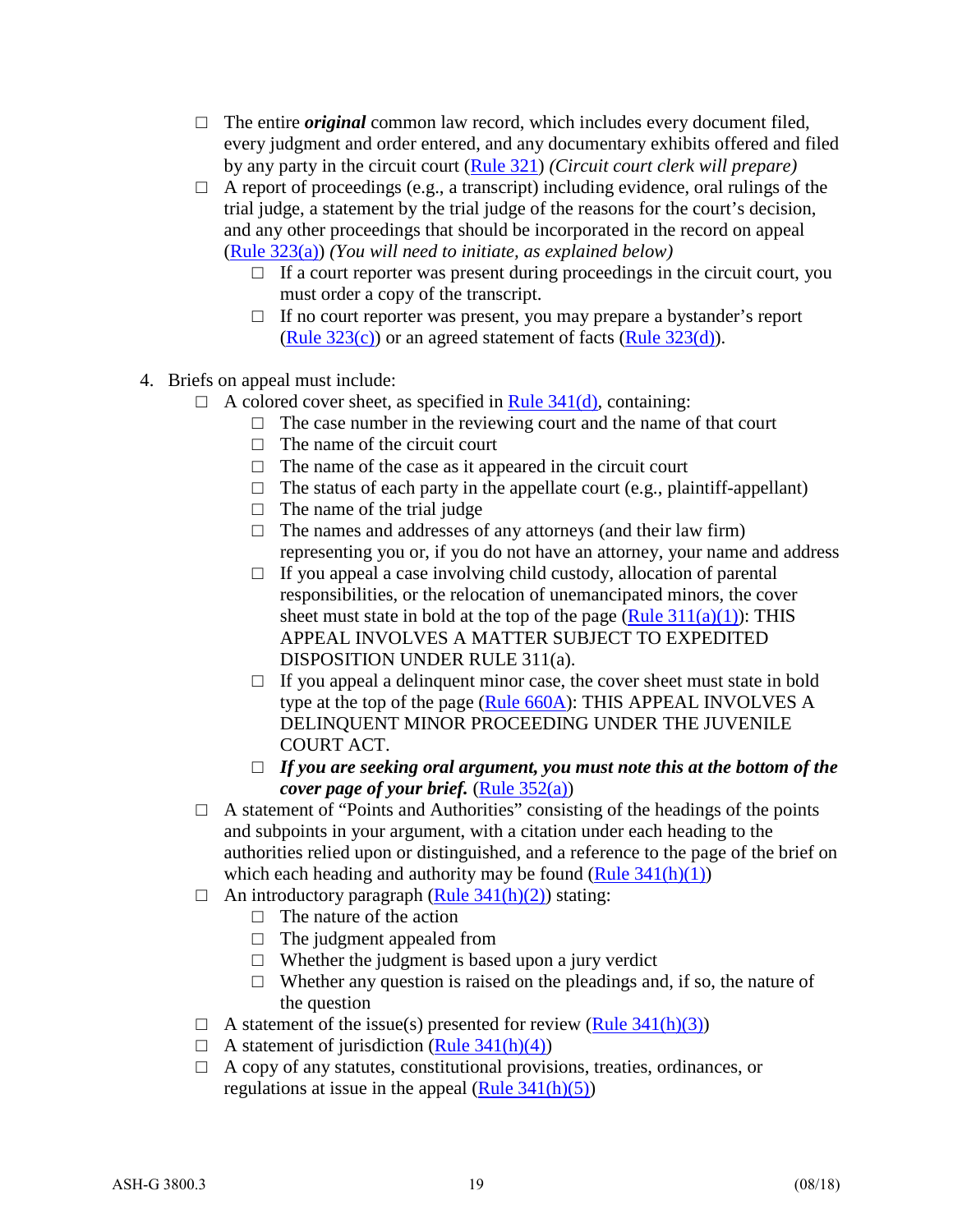- $\Box$  A statement of the facts of the case, without argument, and with citation to the corresponding pages of the record on appeal  $(Rule 341(h)(6))$
- $\Box$  A statement of the applicable standard of review for each issue, with citation to authority (Rule  $341(h)(3)$ )
- $\Box$  Argument, with citation to legal authorities and to the pages of the record relied upon [\(Rule 341\(h\)\(7\)\)](http://www.state.il.us/court/SupremeCourt/Rules/Art_III/ArtIII.htm%23341). *If you are the appellant and do not raise a point of argument in your opening brief, you may not raise it in the reply brief, in oral argument, or on petition for rehearing***.** *If you are the appellee and do not raise a point of argument in your response brief, you may not raise it in oral argument or on petition for rehearing. (Generally, appellees do not get to file reply briefs.)*
- $\Box$  A conclusion stating the relief you are seeking, followed by the names of your attorney, or your name, as on the cover of the brief  $(Rule 341(h)(8))$
- $\Box$  A certificate of compliance with the requirements of Rule 341(a) and (b) (Rule [341\(c\)\)](http://www.state.il.us/court/SupremeCourt/Rules/Art_III/ArtIII.htm%23341)
- $\Box$  A proof of service [\(Rule 12\)](http://www.illinoiscourts.gov/supremecourt/Rules/Art_I/ArtI.htm%2312)
- $\Box$  An appendix [\(Rule 342\)](http://www.state.il.us/court/SupremeCourt/Rules/Art_III/ArtIII.htm%23342) containing:
	- $\Box$  A table of contents to the appendix
	- $\Box$  A complete table of contents, with page references, of the record on appeal
	- $\Box$  The judgment appealed from
	- $\Box$  Any opinion, memorandum, or findings of fact made by the circuit court
	- $\Box$  Any pleadings or other materials from the record pertinent to the appeal
	- $\Box$  The notice of appeal
- 5. A Petition for Rehearing must include [\(Rule 367\(b\)\)](http://www.state.il.us/court/SupremeCourt/Rules/Art_III/ArtIII.htm%23367):
	- $\Box$  A brief statement of the points you believe were overlooked or misunderstood by the appellate court
	- $\Box$  References to portions of the record and briefs relied upon in the petition
	- $\Box$  Citation to legal authorities in support of your argument
	- $\Box$  A proof of service [\(Rule 12\)](http://www.illinoiscourts.gov/supremecourt/Rules/Art_I/ArtI.htm%2312)
- 6. A Petition for Leave to Appeal to the Illinois Supreme Court must include:
	- $\Box$  A colored cover sheet, as specified in [Rule 330\(a\),](http://www.illinoiscourts.gov/supremecourt/Rules/Art_III/ArtIII.htm%23330) containing:
		- $\Box$  The case number in the reviewing court and the name of that court (Rule [330\(a\)\)](http://www.illinoiscourts.gov/supremecourt/Rules/Art_III/ArtIII.htm%23330)
		- $\Box$  The name of the appellate court whose decision is being reviewed (Rule) [330\(a\)\)](http://www.illinoiscourts.gov/supremecourt/Rules/Art_III/ArtIII.htm%23330)
		- $\Box$  The name of the case as it appeared in the appellate court [\(Rule 330\(a\)\)](http://www.illinoiscourts.gov/supremecourt/Rules/Art_III/ArtIII.htm%23330)
		- $\Box$  The status of each party in the reviewing court (e.g., plaintiff-appellant) [\(Rule 330\(a\)\)](http://www.illinoiscourts.gov/supremecourt/Rules/Art_III/ArtIII.htm%23330)
		- $\Box$  The name of the trial court judge, trial court case number, circuit court, and county where your case was originally filed [\(Rule 330\(a\)\)](http://www.illinoiscourts.gov/supremecourt/Rules/Art_III/ArtIII.htm%23330)
		- $\Box$  The title of the document being filed (e.g. "Petition for Leave to Appeal") [\(Rule 330\(a\)\)](http://www.illinoiscourts.gov/supremecourt/Rules/Art_III/ArtIII.htm%23330)
		- $\Box$  The names and addresses of any attorneys (and their law firm) representing you or, if you do not have an attorney, your name and address